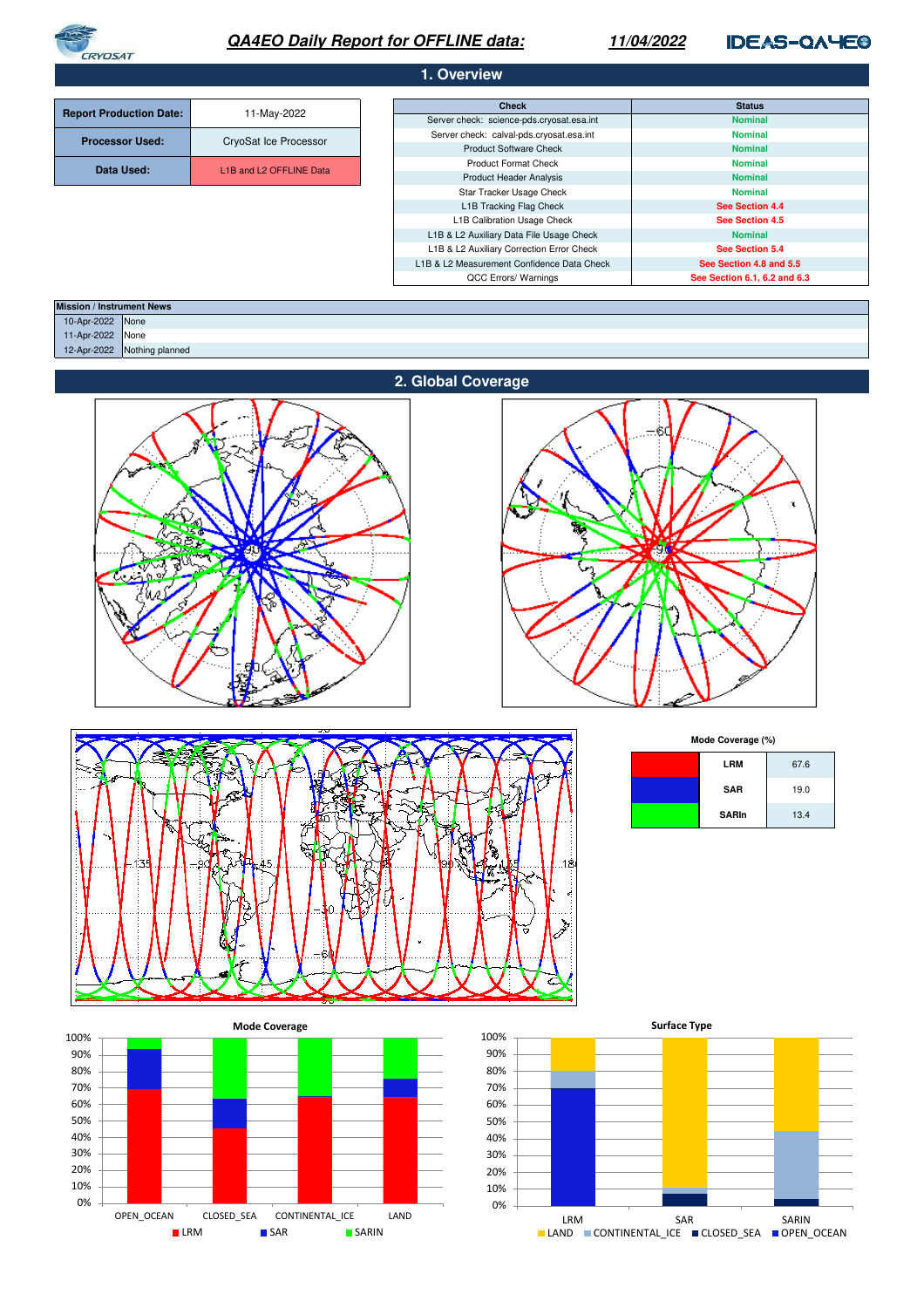The SIRAL instrument configuration for the day of acquisition is provided below.

**SIRAL instrument(s) in use: SIRAL - A**

## **4. Level 1B Data Quality Check**

## **4.1 L1B Product Format Check**

Each product, retrieved and unpacked from the science server, is checked to ensure it consists of both an XML header file (.HDR) and a product file (.DBL).

**Number of products with errors:** 0

### **4.2 L1B Product Header Analysis**

**Number of products with errors:** 0 For all products, a series of pre-defined checks are carried out on the MPH and SPH in order to identify any inconsistencies and/or errors raised by the ground-segment processing chain.

#### **4.3 Star Tracker Usage Check**

## Each product is checked in order to ensure a valid star tracker file has been used in processing.

**Number of products with errors:** 0

## **4.4 L1B Tracking Flags Check**

CryoSat L1B data includes a tracking flag for each measurement record. The bit value of this flag indicates any problems when set.

Loss of Echo Flag: This flag is currently set for some products over land, but this is to be expected.

#### **Number of products with errors:** 131

| <b>Product</b>                                          | <b>Test Failed</b> | <b>Description</b>                                   |
|---------------------------------------------------------|--------------------|------------------------------------------------------|
| CS_OFFL_SIR_LRM_1B_20220411T002213_20220411T002216_E001 | Loss of echo       | The tracking echo is missing for one or more records |
| CS OFFL SIR LRM 1B 20220411T002221 20220411T002227 E001 | Loss of echo       | The tracking echo is missing for one or more records |
| CS_OFFL_SIR_LRM_1B_20220411T002231_20220411T002238_E001 | Loss of echo       | The tracking echo is missing for one or more records |
| CS OFFL SIR LRM 1B 20220411T002242 20220411T002248 E001 | Loss of echo       | The tracking echo is missing for one or more records |
| CS_OFFL_SIR_LRM_1B_20220411T002251_20220411T002252_E001 | Loss of echo       | The tracking echo is missing for one or more records |
| CS_OFFL_SIR_LRM_1B_20220411T002254_20220411T002307_E001 | Loss of echo       | The tracking echo is missing for one or more records |
| CS_OFFL_SIR_LRM_1B_20220411T002309_20220411T002332_E001 | Loss of echo       | The tracking echo is missing for one or more records |
| CS_OFFL_SIR_LRM_1B_20220411T002334_20220411T002409_E001 | Loss of echo       | The tracking echo is missing for one or more records |
| CS OFFL SIR LRM 1B 20220411T002412 20220411T005047 E001 | Loss of echo       | The tracking echo is missing for one or more records |
| CS_OFFL_SIR_LRM_1B_20220411T010427_20220411T013248_E001 | Loss of echo       | The tracking echo is missing for one or more records |
| CS OFFL SIR LRM 1B 20220411T013250 20220411T013253 E001 | Loss of echo       | The tracking echo is missing for one or more records |
| CS_OFFL_SIR_LRM_1B_20220411T013255_20220411T013320_E001 | Loss of echo       | The tracking echo is missing for one or more records |
| CS_OFFL_SIR_LRM_1B_20220411T013322_20220411T013402_E001 | Loss of echo       | The tracking echo is missing for one or more records |
| CS_OFFL_SIR_LRM_1B_20220411T013404_20220411T013415_E001 | Loss of echo       | The tracking echo is missing for one or more records |
| CS_OFFL_SIR_LRM_1B_20220411T013417_20220411T013420_E001 | Loss of echo       | The tracking echo is missing for one or more records |
| CS_OFFL_SIR_LRM_1B_20220411T013424_20220411T013425_E001 | Loss of echo       | The tracking echo is missing for one or more records |
| CS_OFFL_SIR_LRM_1B_20220411T013427_20220411T013431_E001 | Loss of echo       | The tracking echo is missing for one or more records |
| CS_OFFL_SIR_LRM_1B_20220411T013433_20220411T013642_E001 | Loss of echo       | The tracking echo is missing for one or more records |
| CS_OFFL_SIR_LRM_1B_20220411T014111_20220411T014210_E001 | Loss of echo       | The tracking echo is missing for one or more records |
| CS OFFL SIR LRM 1B 20220411T025222 20220411T030150 E001 | Loss of echo       | The tracking echo is missing for one or more records |
| CS_OFFL_SIR_LRM_1B_20220411T030215_20220411T030242_E001 | Loss of echo       | The tracking echo is missing for one or more records |
| CS_OFFL_SIR_LRM_1B_20220411T030244_20220411T030715_E001 | Loss of echo       | The tracking echo is missing for one or more records |
| CS_OFFL_SIR_LRM_1B_20220411T031320_20220411T031438_E001 | Loss of echo       | The tracking echo is missing for one or more records |
| CS_OFFL_SIR_LRM_1B_20220411T031451_20220411T031520_E001 | Loss of echo       | The tracking echo is missing for one or more records |
| CS_OFFL_SIR_LRM_1B_20220411T031520_20220411T031609_E001 | Loss of echo       | The tracking echo is missing for one or more records |
| CS_OFFL_SIR_LRM_1B_20220411T032006_20220411T032010_E001 | Loss of echo       | The tracking echo is missing for one or more records |
| CS_OFFL_SIR_LRM_1B_20220411T044533_20220411T044948_E001 | Loss of echo       | The tracking echo is missing for one or more records |
| CS_OFFL_SIR_LRM_1B_20220411T044950_20220411T044952_E001 | Loss of echo       | The tracking echo is missing for one or more records |
| CS_OFFL_SIR_LRM_1B_20220411T044954_20220411T045035_E001 | Loss of echo       | The tracking echo is missing for one or more records |
| CS_OFFL_SIR_LRM_1B_20220411T045054_20220411T045240_E001 | Loss of echo       | The tracking echo is missing for one or more records |
| CS_OFFL_SIR_LRM_1B_20220411T051148_20220411T051248_E001 | Loss of echo       | The tracking echo is missing for one or more records |
| CS_OFFL_SIR_LRM_1B_20220411T065024_20220411T065201_E001 | Loss of echo       | The tracking echo is missing for one or more records |
| CS_OFFL_SIR_LRM_1B_20220411T065203_20220411T065204_E001 | Loss of echo       | The tracking echo is missing for one or more records |
| CS OFFL SIR LRM 1B 20220411T065206 20220411T065227 E001 | Loss of echo       | The tracking echo is missing for one or more records |
| CS_OFFL_SIR_LRM_1B_20220411T065230_20220411T065241_E001 | Loss of echo       | The tracking echo is missing for one or more records |
| CS OFFL SIR LRM 1B 20220411T070934 20220411T071104 E001 | Loss of echo       | The tracking echo is missing for one or more records |
| CS OFFL SIR LRM 1B 20220411T071107 20220411T071107 E001 | Loss of echo       | The tracking echo is missing for one or more records |
| CS_OFFL_SIR_LRM_1B_20220411T071306_20220411T072706_E001 | Loss of echo       | The tracking echo is missing for one or more records |
| CS OFFL SIR LRM 1B 20220411T074434 20220411T075753 E001 | Loss of echo       | The tracking echo is missing for one or more records |
| CS OFFL SIR LRM 1B 20220411T080007 20220411T081228 E001 | Loss of echo       | The tracking echo is missing for one or more records |
| CS OFFL SIR LRM 1B 20220411T082915 20220411T083336 E001 | Loss of echo       | The tracking echo is missing for one or more records |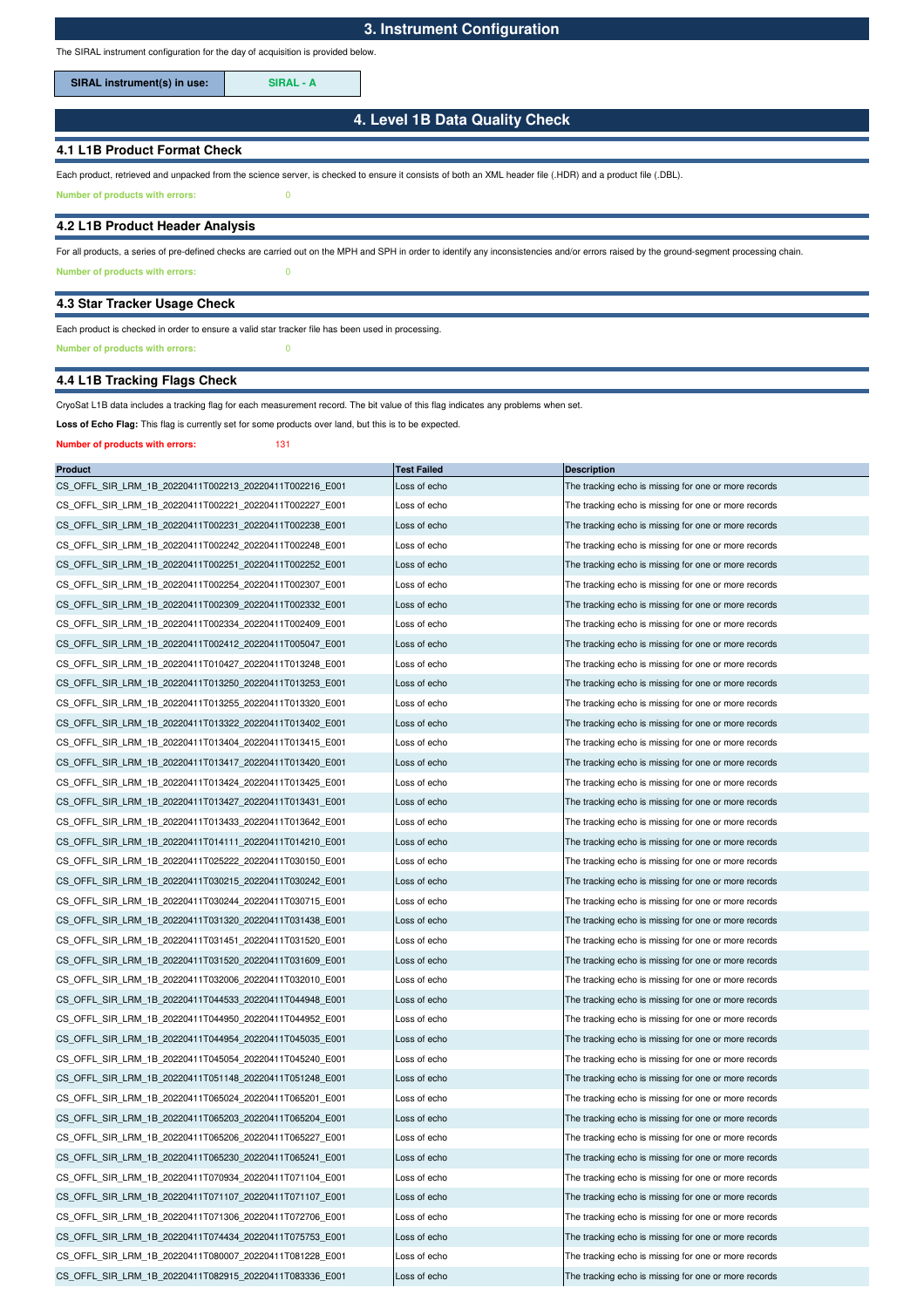CS\_OFFL\_SIR\_LRM\_1B\_20220411T181147\_20220411T181202\_E001 Loss of echo The tracking echo is missing for one or more records CS\_OFFL\_SIR\_LRM\_1B\_20220411T181205\_20220411T181209\_E001 Loss of echo The tracking echo is missing for one or more records CS\_OFFL\_SIR\_LRM\_1B\_20220411T181212\_20220411T181238\_E001 Loss of echo The tracking echo is missing for one or more records CS\_OFFL\_SIR\_LRM\_1B\_20220411T181242\_20220411T181357\_E001 Loss of echo The tracking echo is missing for one or more records CS\_OFFL\_SIR\_LRM\_1B\_20220411T182629\_20220411T183333\_E001 Loss of echo The tracking echo is missing for one or more records CS\_OFFL\_SIR\_LRM\_1B\_20220411T190740\_20220411T190935\_E001 Loss of echo CS\_OFFL\_SIR\_LRM\_1B\_20220411T155727\_20220411T161939\_E001 Loss of echo The tracking echo is missing for one or more records CS\_OFFL\_SIR\_LRM\_1B\_20220411T163315\_20220411T163327\_E001 Loss of echo The tracking echo is missing for one or more records CS\_OFFL\_SIR\_LRM\_1B\_20220411T163332\_20220411T163403\_E001 Loss of echo The tracking echo is missing for one or more records CS\_OFFL\_SIR\_LRM\_1B\_20220411T165313\_20220411T165454\_E001 Loss of echo CS\_OFFL\_SIR\_LRM\_1B\_20220411T165525\_20220411T165620\_E001 Loss of echo The tracking echo is missing for one or more records CS\_OFFL\_SIR\_LRM\_1B\_20220411T165622\_20220411T170024\_E001 Loss of echo The tracking echo is missing for one or more records CS\_OFFL\_SIR\_LRM\_1B\_20220411T170228\_20220411T170831\_E001 Loss of echo The tracking echo is missing for one or more records CS\_OFFL\_SIR\_LRM\_1B\_20220411T172747\_20220411T173027\_E001 Loss of echo The tracking echo is missing for one or more records CS\_OFFL\_SIR\_LRM\_1B\_20220411T173719\_20220411T180707\_E001 Loss of echo The tracking echo is missing for one or more records CS\_OFFL\_SIR\_LRM\_1B\_20220411T150641\_20220411T150718\_E001 Loss of echo The tracking echo is missing for one or more records CS\_OFFL\_SIR\_LRM\_1B\_20220411T151040\_20220411T151326\_E001 Loss of echo The tracking echo is missing for one or more records CS\_OFFL\_SIR\_LRM\_1B\_20220411T151338\_20220411T151435\_E001 Loss of echo The tracking echo is missing for one or more records CS\_OFFL\_SIR\_LRM\_1B\_20220411T151733\_20220411T151826\_E001 Loss of echo The tracking echo is missing for one or more records CS\_OFFL\_SIR\_LRM\_1B\_20220411T152010\_20220411T152032\_E001 Loss of echo The tracking echo is missing for one or more records CS\_OFFL\_SIR\_LRM\_1B\_20220411T152034\_20220411T152035\_E001 Loss of echo The tracking echo is missing for one or more records CS\_OFFL\_SIR\_LRM\_1B\_20220411T152039\_20220411T152151\_E001 Loss of echo The tracking echo is missing for one or more records CS\_OFFL\_SIR\_LRM\_1B\_20220411T152335\_20220411T152451\_E001 Loss of echo The tracking echo is missing for one or more records CS\_OFFL\_SIR\_LRM\_1B\_20220411T152453\_20220411T152502\_E001 Loss of echo The tracking echo is missing for one or more records CS\_OFFL\_SIR\_LRM\_1B\_20220411T152506\_20220411T152610\_E001 Loss of echo The tracking echo is missing for one or more records CS\_OFFL\_SIR\_LRM\_1B\_20220411T152700\_20220411T153032\_E001 CS\_OFFL\_SIR\_LRM\_1B\_20220411T123203\_20220411T123529\_E001 Loss of echo The tracking echo is missing for one or more records CS\_OFFL\_SIR\_LRM\_1B\_20220411T132847\_20220411T133213\_E001 Loss of echo The tracking echo is missing for one or more records CS\_OFFL\_SIR\_LRM\_1B\_20220411T133246\_20220411T133508\_E001 Loss of echo The tracking echo is missing for one or more records CS\_OFFL\_SIR\_LRM\_1B\_20220411T133513\_20220411T133514\_E001 Loss of echo The tracking echo is missing for one or more records CS\_OFFL\_SIR\_LRM\_1B\_20220411T133516\_20220411T135515\_E001 Loss of echo The tracking echo is missing for one or more records CS\_OFFL\_SIR\_LRM\_1B\_20220411T140636\_20220411T141435\_E001 Loss of echo The tracking echo is missing for one or more records CS\_OFFL\_SIR\_LRM\_1B\_20220411T105900\_20220411T112612\_E001 Loss of echo The tracking echo is missing for one or more records CS\_OFFL\_SIR\_LRM\_1B\_20220411T112616\_20220411T112740\_E001 Loss of echo The tracking echo is missing for one or more records CS\_OFFL\_SIR\_LRM\_1B\_20220411T112942\_20220411T113341\_E001 Loss of echo The tracking echo is missing for one or more records CS\_OFFL\_SIR\_LRM\_1B\_20220411T113503\_20220411T113517\_E001 Loss of echo The tracking echo is missing for one or more records CS\_OFFL\_SIR\_LRM\_1B\_20220411T115047\_20220411T115528\_E001 Loss of echo The tracking echo is missing for one or more records CS\_OFFL\_SIR\_LRM\_1B\_20220411T115938\_20220411T122511\_E001 Loss of echo The tracking echo is missing for one or more records CS\_OFFL\_SIR\_LRM\_1B\_20220411T101319\_20220411T101330\_E001 Loss of echo The tracking echo is missing for one or more records CS\_OFFL\_SIR\_LRM\_1B\_20220411T101332\_20220411T101412\_E001 Loss of echo The tracking echo is missing for one or more records CS\_OFFL\_SIR\_LRM\_1B\_20220411T101415\_20220411T101650\_E001 Loss of echo The tracking echo is missing for one or more records CS\_OFFL\_SIR\_LRM\_1B\_20220411T102048\_20220411T102152\_E001 Loss of echo The tracking echo is missing for one or more records CS\_OFFL\_SIR\_LRM\_1B\_20220411T104848\_20220411T105242\_E001 Loss of echo The tracking echo is missing for one or more records CS\_OFFL\_SIR\_LRM\_1B\_20220411T105303\_20220411T105533\_E001 Loss of echo The tracking echo is missing for one or more records CS\_OFFL\_SIR\_LRM\_1B\_20220411T094102\_20220411T094102\_E001 Loss of echo The tracking echo is missing for one or more records CS\_OFFL\_SIR\_LRM\_1B\_20220411T094104\_20220411T094346\_E001 Loss of echo The tracking echo is missing for one or more records CS\_OFFL\_SIR\_LRM\_1B\_20220411T094630\_20220411T095218\_E001 Loss of echo The tracking echo is missing for one or more records CS\_OFFL\_SIR\_LRM\_1B\_20220411T100719\_20220411T100747\_E001 Loss of echo The tracking echo is missing for one or more records CS\_OFFL\_SIR\_LRM\_1B\_20220411T100802\_20220411T101158\_E001 Loss of echo The tracking echo is missing for one or more records CS\_OFFL\_SIR\_LRM\_1B\_20220411T101202\_20220411T101316\_E001 Loss of echo The tracking echo is missing for one or more records CS\_OFFL\_SIR\_LRM\_1B\_20220411T084842\_20220411T084954\_E001 Loss of echo The tracking echo is missing for one or more records CS\_OFFL\_SIR\_LRM\_1B\_20220411T092430\_20220411T092547\_E001 Loss of echo The tracking echo is missing for one or more records CS\_OFFL\_SIR\_LRM\_1B\_20220411T092821\_20220411T093422\_E001 Loss of echo The tracking echo is missing for one or more records CS\_OFFL\_SIR\_LRM\_1B\_20220411T093856\_20220411T093921\_E001 Loss of echo The tracking echo is missing for one or more records CS\_OFFL\_SIR\_LRM\_1B\_20220411T093924\_20220411T093937\_E001 Loss of echo The tracking echo is missing for one or more records CS\_OFFL\_SIR\_LRM\_1B\_20220411T093943\_20220411T094059\_E001 Loss of echo The tracking echo is missing for one or more records CS\_OFFL\_SIR\_LRM\_1B\_20220411T083453\_20220411T083457\_E001 Loss of echo The tracking echo is missing for one or more records CS\_OFFL\_SIR\_LRM\_1B\_20220411T083459\_20220411T083629\_E001 Loss of echo The tracking echo is missing for one or more records CS\_OFFL\_SIR\_LRM\_1B\_20220411T083931\_20220411T084719\_E001 Loss of echo The tracking echo is missing for one or more records CS\_OFFL\_SIR\_LRM\_1B\_20220411T084722\_20220411T084729\_E001 Loss of echo The tracking echo is missing for one or more records CS\_OFFL\_SIR\_LRM\_1B\_20220411T084731\_20220411T084829\_E001 Loss of echo The tracking echo is missing for one or more records CS\_OFFL\_SIR\_LRM\_1B\_20220411T084835\_20220411T084838\_E001 Loss of echo The tracking echo is missing for one or more records CS\_OFFL\_SIR\_LRM\_1B\_20220411T083339\_20220411T083447\_E001 Loss of echo The tracking echo is missing for one or more records CS\_OFFL\_SIR\_LRM\_1B\_20220411T083449\_20220411T083451\_E001 Loss of echo The tracking echo is missing for one or more records

Loss of echo The tracking echo is missing for one or more records The tracking echo is missing for one or more records The tracking echo is missing for one or more records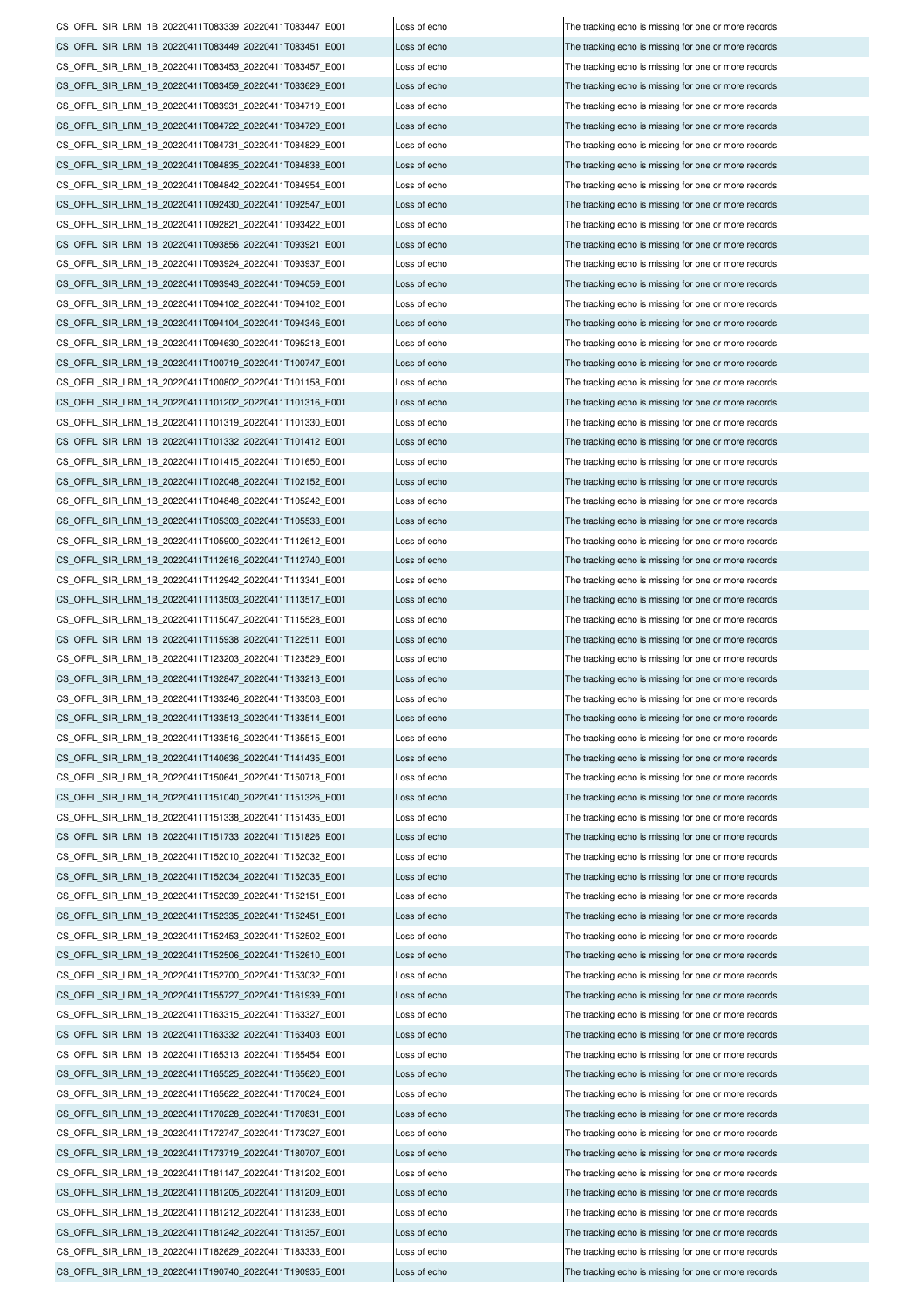| CS OFFL SIR LRM 1B 20220411T191143 20220411T191439 E001 | Loss of echo | The tracking echo is missing for one or more records |
|---------------------------------------------------------|--------------|------------------------------------------------------|
| CS OFFL SIR LRM 1B 20220411T192056 20220411T194318 E001 | Loss of echo | The tracking echo is missing for one or more records |
| CS OFFL SIR LRM 1B 20220411T194732 20220411T194946 E001 | Loss of echo | The tracking echo is missing for one or more records |
| CS OFFL SIR LRM 1B 20220411T194949 20220411T194953 E001 | Loss of echo | The tracking echo is missing for one or more records |
| CS OFFL SIR LRM 1B 20220411T194955 20220411T195004 E001 | Loss of echo | The tracking echo is missing for one or more records |
| CS OFFL SIR LRM 1B 20220411T195008 20220411T195346 E001 | Loss of echo | The tracking echo is missing for one or more records |
| CS OFFL SIR LRM 1B 20220411T201033 20220411T202241 E001 | Loss of echo | The tracking echo is missing for one or more records |
| CS OFFL SIR LRM 1B 20220411T202525 20220411T202754 E001 | Loss of echo | The tracking echo is missing for one or more records |
| CS OFFL SIR LRM 1B 20220411T202837 20220411T203426 E001 | Loss of echo | The tracking echo is missing for one or more records |
| CS OFFL SIR LRM 1B 20220411T204617 20220411T204854 E001 | Loss of echo | The tracking echo is missing for one or more records |
| CS OFFL SIR LRM 1B 20220411T211209 20220411T211452 E001 | Loss of echo | The tracking echo is missing for one or more records |
| CS OFFL SIR LRM 1B 20220411T211919 20220411T212706 E001 | Loss of echo | The tracking echo is missing for one or more records |
| CS OFFL SIR LRM 1B 20220411T212708 20220411T212710 E001 | Loss of echo | The tracking echo is missing for one or more records |
| CS OFFL SIR LRM 1B 20220411T212713 20220411T212725 E001 | Loss of echo | The tracking echo is missing for one or more records |
| CS OFFL SIR LRM 1B 20220411T212734 20220411T212744 E001 | Loss of echo | The tracking echo is missing for one or more records |
| CS OFFL SIR LRM 1B 20220411T212746 20220411T212842 E001 | Loss of echo | The tracking echo is missing for one or more records |
| CS OFFL SIR LRM 1B 20220411T212845 20220411T213343 E001 | Loss of echo | The tracking echo is missing for one or more records |
| CS OFFL SIR LRM 1B 20220411T214858 20220411T215448 E001 | Loss of echo | The tracking echo is missing for one or more records |
| CS OFFL SIR LRM 1B 20220411T215731 20220411T222133 E001 | Loss of echo | The tracking echo is missing for one or more records |
| CS OFFL SIR LRM 1B 20220411T223515 20220411T225909 E001 | Loss of echo | The tracking echo is missing for one or more records |
| CS OFFL SIR LRM 1B 20220411T225916 20220411T225957 E001 | Loss of echo | The tracking echo is missing for one or more records |
| CS OFFL SIR LRM 1B 20220411T230234 20220411T230330 E001 | Loss of echo | The tracking echo is missing for one or more records |
| CS OFFL SIR LRM 1B 20220411T230456 20220411T230502 E001 | Loss of echo | The tracking echo is missing for one or more records |
| CS OFFL SIR LRM 1B 20220411T230504 20220411T230900 E001 | Loss of echo | The tracking echo is missing for one or more records |
| CS OFFL SIR LRM 1B 20220411T232608 20220411T233359 E001 | Loss of echo | The tracking echo is missing for one or more records |
| CS OFFL SIR LRM 1B 20220411T233402 20220412T000023 E001 | Loss of echo | The tracking echo is missing for one or more records |
|                                                         |              |                                                      |

## **4.5 L1B Calibration Usage Check**

Each product is checked in order to ensure that the necessary calibration files have been used in processing.

## **Number of products with errors:**

| <b>Product</b>                                          | <b>Test Failed</b>      | <b>IDescription</b>                                              |
|---------------------------------------------------------|-------------------------|------------------------------------------------------------------|
| CS OFFL SIR SIN 1B 20220411T132613 20220411T132617 E001 | Cal1 Correction missing | The Cal1 correction has not been applied for one or more records |
|                                                         |                         |                                                                  |

#### **4.6 L1B Auxilary Data File Usage Check**

Each product is checked for missing Data Set Descriptors with respect to a pre-determined baseline and also to check the validity of Auxiliary Data Files is correct. **Number of products with errors:** 0

## **4.7 L1B Auxiliary Correction Error Check**

CryoSat L1B data includes a correction error flag for each measurement record. The bit value of this flag indicates any problems when set.

**Number of products with errors:** 0

#### **4.8 L1B Measurement Confidence Data Check**

CryoSat L1B data includes a measurement confidence flag for each measurement record. The bit value of this flag indicates any problems when set.

**Currently, there are several common error flags raised in the Level 1B products which are expected due to operational mode or surface type. All common flags are summarised in the list below, followed by a table of any additional issues arising from this test.**

**Block Degraded Flag:** This flag is currently set for a number of individual records generally at the start or end of products (all modes), but this is to be expected.

Phase Perturbation Applied Flag: This flag is currently set for all L1B SARIn products, indicating that the ADC correction application is deactivated, but this is in line with the current configuration.

## **Number of products with errors:**

| <b>Product</b>                                          | <b>Test Failed</b>         | Description                                                                                               |  |
|---------------------------------------------------------|----------------------------|-----------------------------------------------------------------------------------------------------------|--|
| CS OFFL SIR LRM 1B 20220411T032006 20220411T032010 E001 | Echo error, TRK echo error | The tracking echo has returned an error and the Rx1 Echo Error flag is set,<br>indicating a degraded echo |  |
|                                                         |                            |                                                                                                           |  |
| 5. Level 2 Data Quality Check                           |                            |                                                                                                           |  |
| 5.1 L2 Product Format Check                             |                            |                                                                                                           |  |
|                                                         |                            |                                                                                                           |  |

Each product, retrieved and unpacked from the science server, is checked to ensure it consists of both an XML header file (.HDR) and a product file (.DBL). **Number of products with errors:** 0

#### **5.2 L2 Product Header Analysis**

**Number of products with errors:** 0 For all products, a series of pre-defined checks are carried out on the MPH and SPH in order to identify any inconsistencies and/or errors raised by the ground-segment processing chain.

**5.3 L2 Auxiliary Data File Usage Check**

Each product is checked for missing Data Set Descriptors with respect to a pre-determined baseline and also to check the validity of Auxiliary Data Files is correct. **Number of products with errors:** 0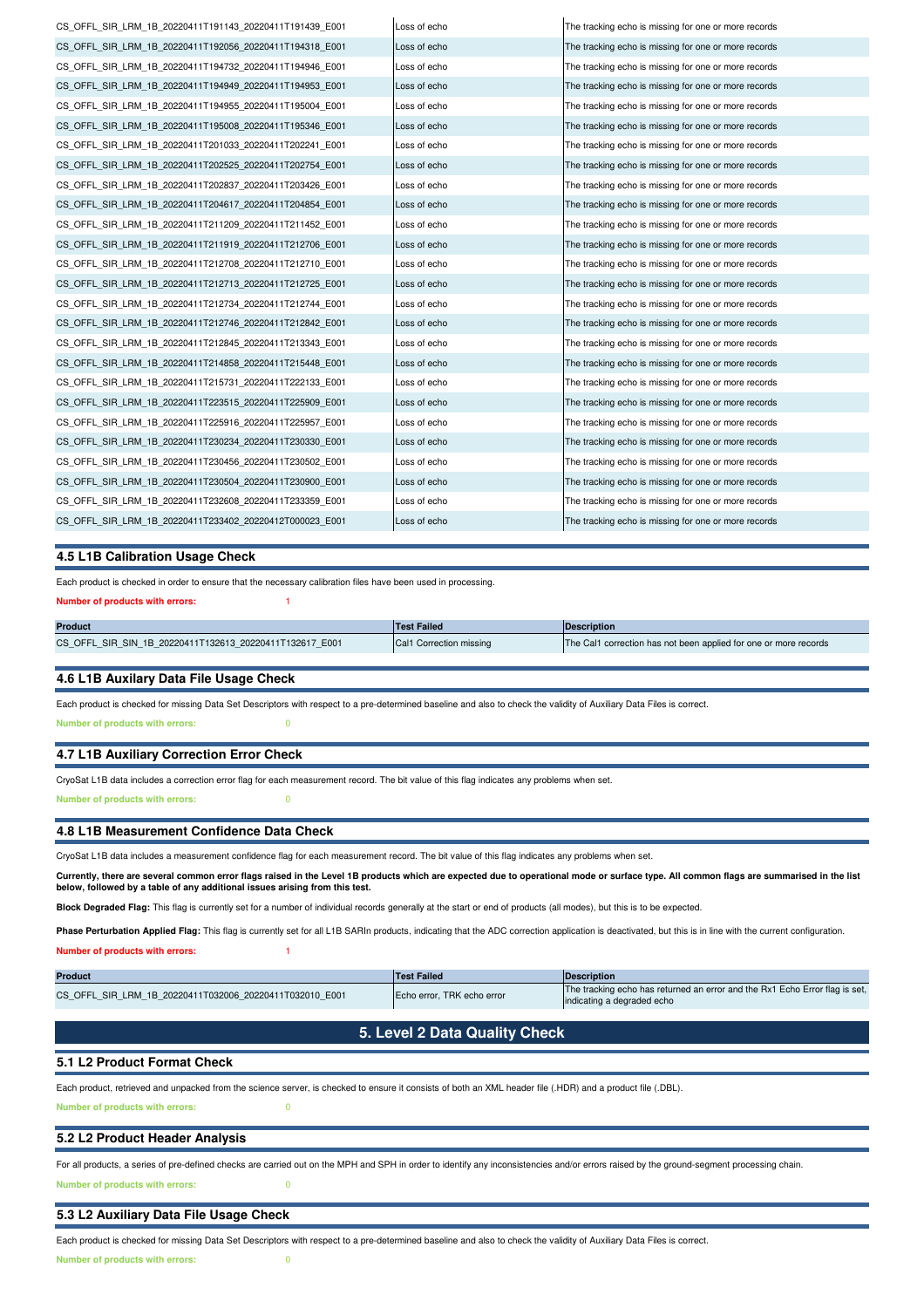## **5.4 L2 Auxiliary Correction Error Check**

**Number of products with errors:** 103

CryoSat L2 data includes a correction error flag for each measurement record. The bit value of this flag indicates any problems when set.

**Currently, there are several common error flags raised in the Level 2 products which are expected due to operational mode or surface type. All common flags are summarised in the list below, followed by a table of any additional issues arising from this test.**

**Sea State Bias error:** This flag is currently set in all L2 LRM products over ocean, indicating a problem with the sea state bias Due to a known anomaly, the sea state bias field is currently unfilled in all<br>Baseline-E L2

Snow Depth Model error: This flag is currently set in all L2 SAR products over ocean, which fall outside of the extent of the current snow depth model. Currently the snow depth model is only availlable over the high-latitude Arctic. There is no model currently provided for the Antarctic or marginal Arctic regions. An updated model will be provided in the next IPF update.

| <b>Product</b>                                          | <b>Test Failed</b> | <b>Description</b>                                                                                                                    |
|---------------------------------------------------------|--------------------|---------------------------------------------------------------------------------------------------------------------------------------|
| CS_OFFL_SIR_LRM_2_20220411T122634_20220411T123157_E001  | Slope model        | There is an error with the Slope Model for one or more records                                                                        |
| CS OFFL SIR SAR 2 20220411T005047 20220411T005252 E001  | Snow depth model   | There is an error with the Snow Depth value, where one or more records<br>falls outside of the extent of the current snow depth model |
| CS OFFL SIR SAR 2 20220411T013919 20220411T014111 E001  | Snow depth model   | There is an error with the Snow Depth value, where one or more records<br>falls outside of the extent of the current snow depth model |
| CS OFFL SIR SAR 2 20220411T014210 20220411T015230 E001  | Snow depth model   | There is an error with the Snow Depth value, where one or more records<br>falls outside of the extent of the current snow depth model |
| CS_OFFL_SIR_SAR_2_20220411T022956_20220411T023242_E001  | Snow depth model   | There is an error with the Snow Depth value, where one or more records<br>falls outside of the extent of the current snow depth model |
| CS OFFL SIR SAR 2 20220411T024255 20220411T024318 E001  | Snow depth model   | There is an error with the Snow Depth value, where one or more records<br>falls outside of the extent of the current snow depth model |
| CS_OFFL_SIR_SAR_2_20220411T024929_20220411T025221_E001  | Snow depth model   | There is an error with the Snow Depth value, where one or more records<br>falls outside of the extent of the current snow depth model |
| CS OFFL SIR SAR 2 20220411T030948 20220411T031320 E001  | Snow depth model   | There is an error with the Snow Depth value, where one or more records<br>falls outside of the extent of the current snow depth model |
| CS OFFL SIR SAR 2 20220411T031609 20220411T031906 E001  | Snow depth model   | There is an error with the Snow Depth value, where one or more records<br>falls outside of the extent of the current snow depth model |
| CS_OFFL_SIR_SAR_2_20220411T032241_20220411T032259_E001  | Snow depth model   | There is an error with the Snow Depth value, where one or more records<br>falls outside of the extent of the current snow depth model |
| CS OFFL SIR SAR 2 20220411T032322 20220411T033125 E001  | Snow depth model   | There is an error with the Snow Depth value, where one or more records<br>falls outside of the extent of the current snow depth model |
| CS_OFFL_SIR_SAR_2_20220411T033352_20220411T033423_E001  | Snow depth model   | There is an error with the Snow Depth value, where one or more records<br>falls outside of the extent of the current snow depth model |
| CS_OFFL_SIR_SAR_2_20220411T033513_20220411T033534_E001  | Snow depth model   | There is an error with the Snow Depth value, where one or more records<br>falls outside of the extent of the current snow depth model |
| CS OFFL SIR SAR 2 20220411T034447 20220411T034657 E001  | Snow depth model   | There is an error with the Snow Depth value, where one or more records<br>falls outside of the extent of the current snow depth model |
| CS_OFFL_SIR_SAR_2_20220411T040920_20220411T041149_E001  | Snow depth model   | There is an error with the Snow Depth value, where one or more records<br>falls outside of the extent of the current snow depth model |
| CS_OFFL_SIR_SAR_2_20220411T041615_20220411T041618_E001  | Snow depth model   | There is an error with the Snow Depth value, where one or more records<br>falls outside of the extent of the current snow depth model |
| CS OFFL SIR SAR 2 20220411T042151 20220411T042231 E001  | Snow depth model   | There is an error with the Snow Depth value, where one or more records<br>falls outside of the extent of the current snow depth model |
| CS_OFFL_SIR_SAR_2_20220411T045036_20220411T045053_E001  | Snow depth model   | There is an error with the Snow Depth value, where one or more records<br>falls outside of the extent of the current snow depth model |
| CS OFFL SIR SAR 2 20220411T045241 20220411T045250 E001  | Snow depth model   | There is an error with the Snow Depth value, where one or more records<br>falls outside of the extent of the current snow depth model |
| CS_OFFL_SIR_SAR_2_20220411T045252_20220411T045603_E001  | Snow depth model   | There is an error with the Snow Depth value, where one or more records<br>falls outside of the extent of the current snow depth model |
| CS_OFFL_SIR_SAR_2_20220411T045603_20220411T050146_E001  | Snow depth model   | There is an error with the Snow Depth value, where one or more records<br>falls outside of the extent of the current snow depth model |
| CS OFFL SIR SAR 2 20220411T051248 20220411T051359 E001  | Snow depth model   | There is an error with the Snow Depth value, where one or more records<br>falls outside of the extent of the current snow depth model |
| CS_OFFL_SIR_SAR_2_20220411T054734_20220411T054855_E001  | Snow depth model   | There is an error with the Snow Depth value, where one or more records<br>falls outside of the extent of the current snow depth model |
| CS OFFL SIR SAR 2 20220411T055513 20220411T055519 E001  | Snow depth model   | There is an error with the Snow Depth value, where one or more records<br>falls outside of the extent of the current snow depth model |
| CS OFFL SIR SAR 2 20220411T055527 20220411T055532 E001  | Snow depth model   | There is an error with the Snow Depth value, where one or more records<br>falls outside of the extent of the current snow depth model |
| CS OFFL SIR SAR 2 20220411T060035 20220411T060220 E001  | Snow depth model   | There is an error with the Snow Depth value, where one or more records<br>falls outside of the extent of the current snow depth model |
| CS_OFFL_SIR_SAR_2_20220411T060447_20220411T060615_E001  | Snow depth model   | There is an error with the Snow Depth value, where one or more records<br>falls outside of the extent of the current snow depth model |
| CS_OFFL_SIR_SAR_2__20220411T063743_20220411T063800_E001 | Snow depth model   | There is an error with the Snow Depth value, where one or more records<br>falls outside of the extent of the current snow depth model |
| CS OFFL SIR SAR 2 20220411T065242 20220411T065246 E001  | Snow depth model   | There is an error with the Snow Depth value, where one or more records<br>falls outside of the extent of the current snow depth model |
| CS OFFL SIR SAR 2 20220411T065249 20220411T065317 E001  | Snow depth model   | There is an error with the Snow Depth value, where one or more records<br>falls outside of the extent of the current snow depth model |
| CS_OFFL_SIR_SAR_2_20220411T065319_20220411T065326_E001  | Snow depth model   | There is an error with the Snow Depth value, where one or more records<br>falls outside of the extent of the current snow depth model |
| CS_OFFL_SIR_SAR_2__20220411T065327_20220411T065747_E001 | Snow depth model   | There is an error with the Snow Depth value, where one or more records<br>falls outside of the extent of the current snow depth model |
| CS OFFL SIR SAR 2 20220411T070452 20220411T070934 E001  | Snow depth model   | There is an error with the Snow Depth value, where one or more records<br>falls outside of the extent of the current snow depth model |
| CS OFFL SIR_SAR_2_20220411T071152_20220411T071306_E001  | Snow depth model   | There is an error with the Snow Depth value, where one or more records<br>falls outside of the extent of the current snow depth model |
| CS OFFL SIR SAR 2 20220411T072706 20220411T072718 E001  | Snow depth model   | There is an error with the Snow Depth value, where one or more records<br>falls outside of the extent of the current snow depth model |
| CS_OFFL_SIR_SAR_2__20220411T073413_20220411T073419_E001 | Snow depth model   | There is an error with the Snow Depth value, where one or more records<br>falls outside of the extent of the current snow depth model |
| CS OFFL SIR SAR 2 20220411T073425 20220411T073431 E001  | Snow depth model   | There is an error with the Snow Depth value, where one or more records<br>falls outside of the extent of the current snow depth model |
| CS OFFL SIR SAR 2 20220411T073825 20220411T074434 E001  | Snow depth model   | There is an error with the Snow Depth value, where one or more records<br>falls outside of the extent of the current snow depth model |
| CS_OFFL_SIR_SAR_2_20220411T075753_20220411T080007_E001  | Snow depth model   | There is an error with the Snow Depth value, where one or more records<br>falls outside of the extent of the current snow depth model |
| CS OFFL SIR SAR 2 20220411T081229 20220411T081729 E001  | Snow depth model   | There is an error with the Snow Depth value, where one or more records<br>falls outside of the extent of the current snow depth model |
| CS_OFFL_SIR_SAR_2_20220411T081745_20220411T082006_E001  | Snow depth model   | There is an error with the Snow Depth value, where one or more records<br>falls outside of the extent of the current snow depth model |
| CS_OFFL_SIR_SAR_2__20220411T084954_20220411T085133_E001 | Snow depth model   | There is an error with the Snow Depth value, where one or more records<br>falls outside of the extent of the current snow depth model |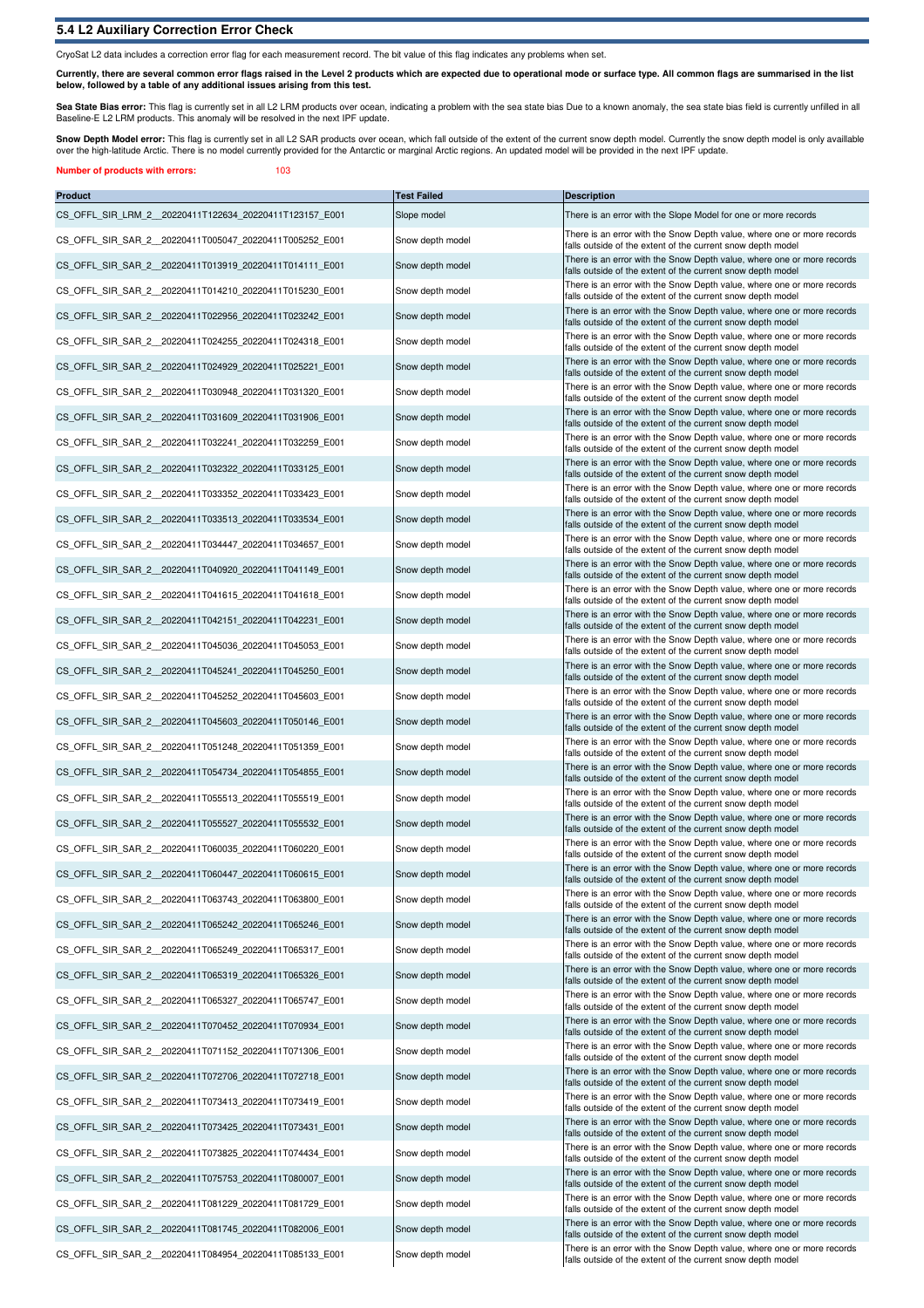CS\_OFFL\_SIR\_SAR\_2\_20220411T214522\_20220411T214558\_E001 Snow depth model There is an error with the Snow Depth value, where one or more records CS\_OFFL\_SIR\_SAR\_2\_\_20220411T215448\_20220411T215609\_E001 Snow depth model There is an error with the Snow Depth value, where one or more records CS\_OFFL\_SIR\_SAR\_2\_20220411T214611\_20220411T214736\_E001 Snow depth model There is an error with the Snow Depth value, where one or more records CS\_OFFL\_SIR\_SAR\_2\_\_20220411T211029\_20220411T211208\_E001 Snow depth model There is an error with the Snow Depth value, where one or more records CS\_OFFL\_SIR\_SAR\_2\_\_20220411T214201\_20220411T214254\_E001 Snow depth model There is an error with the Snow Depth value, where one or more records CS\_OFFL\_SIR\_SAR\_2\_\_20220411T211452\_20220411T211603\_E001 Snow depth model There is an error with the Snow Depth value, where one or more records CS\_OFFL\_SIR\_SAR\_2\_20220411T211603\_20220411T211918\_E001 Snow depth model There is an error with the Snow Depth value, where one or more records CS\_OFFL\_SIR\_SAR\_2\_\_20220411T212725\_20220411T212728\_E001 Snow depth model There is an error with the Snow Depth value, where one or more records CS\_OFFL\_SIR\_SAR\_2\_\_20220411T212730\_20220411T212734\_E001 Snow depth model CS\_OFFL\_SIR\_SAR\_2\_\_20220411T192012\_20220411T192055\_E001 Snow depth model There is an error with the Snow Depth value, where one or more records CS\_OFFL\_SIR\_SAR\_2\_20220411T200900\_20220411T201033\_E001 Snow depth model There is an error with the Snow Depth value, where one or more records CS\_OFFL\_SIR\_SAR\_2\_\_20220411T202241\_20220411T202454\_E001 Snow depth model There is an error with the Snow Depth value, where one or more records CS\_OFFL\_SIR\_SAR\_2\_\_20220411T203427\_20220411T203851\_E001 Snow depth model There is an error with the Snow Depth value, where one or more records CS\_OFFL\_SIR\_SAR\_2\_20220411T205523\_20220411T205542\_E001 Snow depth model There is an error with the Snow Depth value, where one or more records CS\_OFFL\_SIR\_SAR\_2\_\_20220411T194318\_20220411T194323\_E001 Snow depth model There is an error with the Snow Depth value, where one or more records CS\_OFFL\_SIR\_SAR\_2\_20220411T170831\_20220411T171019\_E001 Snow depth model There is an error with the Snow Depth value, where one or more records CS\_OFFL\_SIR\_SAR\_2\_20220411T172250\_20220411T172439\_E001 Snow depth model There is an error with the Snow Depth value, where one or more records CS\_OFFL\_SIR\_SAR\_2\_\_20220411T173414\_20220411T173415\_E001 Snow depth model There is an error with the Snow Depth value, where one or more records CS\_OFFL\_SIR\_SAR\_2\_20220411T173531\_20220411T173719\_E001 Snow depth model There is an error with the Snow Depth value, where one or more records CS\_OFFL\_SIR\_SAR\_2\_20220411T180707\_20220411T180815\_E001 Snow depth model There is an error with the Snow Depth value, where one or more records CS\_OFFL\_SIR\_SAR\_2\_\_20220411T191602\_20220411T191625\_E001 Snow depth model There is an error with the Snow Depth value, where one or more records CS\_OFFL\_SIR\_SAR\_2\_20220411T180950\_20220411T181147\_E001 Snow depth model There is an error with the Snow Depth value, where one or more records CS\_OFFL\_SIR\_SAR\_2\_\_20220411T182515\_20220411T182604\_E001 Snow depth model There is an error with the Snow Depth value, where one or more records CS\_OFFL\_SIR\_SAR\_2\_\_20220411T183333\_20220411T183345\_E001 Snow depth model There is an error with the Snow Depth value, where one or more records CS\_OFFL\_SIR\_SAR\_2\_\_20220411T185803\_20220411T190506\_E001 Snow depth model CS\_OFFL\_SIR\_SAR\_2\_20220411T155429\_20220411T155727\_E001 Snow depth model There is an error with the Snow Depth value, where one or more records CS\_OFFL\_SIR\_SAR\_2\_20220411T161940\_20220411T162225\_E001 Snow depth model There is an error with the Snow Depth value, where one or more records CS\_OFFL\_SIR\_SAR\_2\_\_20220411T163154\_20220411T163315\_E001 Snow depth model There is an error with the Snow Depth value, where one or more records CS\_OFFL\_SIR\_SAR\_2\_\_20220411T164120\_20220411T164315\_E001 Snow depth model There is an error with the Snow Depth value, where one or more records CS\_OFFL\_SIR\_SAR\_2\_\_20220411T164741\_20220411T165148\_E001 Snow depth model There is an error with the Snow Depth value, where one or more records CS\_OFFL\_SIR\_SAR\_2\_\_20220411T165152\_20220411T165313\_E001 Snow depth model There is an error with the Snow Depth value, where one or more records CS\_OFFL\_SIR\_SAR\_2\_20220411T165454\_20220411T165525\_E001 Snow depth model There is an error with the Snow Depth value, where one or more records CS\_OFFL\_SIR\_SAR\_2\_20220411T090604\_20220411T090634\_E001 Snow depth model There is an error with the Snow Depth value, where one or more records CS\_OFFL\_SIR\_SAR\_2\_\_20220411T091325\_20220411T091331\_E001 Snow depth model There is an error with the Snow Depth value, where one or more records CS\_OFFL\_SIR\_SAR\_2\_20220411T094535\_20220411T094630\_E001 Snow depth model There is an error with the Snow Depth value, where one or more records CS\_OFFL\_SIR\_SAR\_2\_\_20220411T095341\_20220411T095546\_E001 Snow depth model There is an error with the Snow Depth value, where one or more records CS\_OFFL\_SIR\_SAR\_2\_20220411T102153\_20220411T102340\_E001 Snow depth model There is an error with the Snow Depth value, where one or more records CS\_OFFL\_SIR\_SAR\_2\_20220411T104520\_20220411T104540\_E001 Snow depth model There is an error with the Snow Depth value, where one or more records CS\_OFFL\_SIR\_SAR\_2\_\_20220411T105759\_20220411T105900\_E001 Snow depth model There is an error with the Snow Depth value, where one or more records CS\_OFFL\_SIR\_SAR\_2\_20220411T123651\_20220411T123837\_E001 Snow depth model There is an error with the Snow Depth value, where one or more records CS\_OFFL\_SIR\_SAR\_2\_20220411T132659\_20220411T132847\_E001 Snow depth model There is an error with the Snow Depth value, where one or more records CS\_OFFL\_SIR\_SAR\_2\_20220411T135515\_20220411T135825\_E001 Snow depth model There is an error with the Snow Depth value, where one or more records CS\_OFFL\_SIR\_SAR\_2\_20220411T140447\_20220411T140511\_E001 Snow depth model There is an error with the Snow Depth value, where one or more records CS\_OFFL\_SIR\_SAR\_2\_\_20220411T141548\_20220411T141750\_E001 Snow depth model There is an error with the Snow Depth value, where one or more records CS\_OFFL\_SIR\_SAR\_2\_\_20220411T145304\_20220411T145400\_E001 Snow depth model There is an error with the Snow Depth value, where one or more records CS\_OFFL\_SIR\_SAR\_2\_20220411T150719\_20220411T150754\_E001 Snow depth model There is an error with the Snow Depth value, where one or more records CS\_OFFL\_SIR\_SAR\_2\_\_20220411T150917\_20220411T151040\_E001 Snow depth model There is an error with the Snow Depth value, where one or more records CS\_OFFL\_SIR\_SAR\_2\_\_20220411T151602\_20220411T151733\_E001 Snow depth model There is an error with the Snow Depth value, where one or more records CS\_OFFL\_SIR\_SAR\_2\_20220411T153032\_20220411T153327\_E001 Snow depth model There is an error with the Snow Depth value, where one or more records CS\_OFFL\_SIR\_SAR\_2\_\_20220411T154404\_20220411T154444\_E001 Snow depth model There is an error with the Snow Depth value, where one or more records

falls outside of the extent of the current snow depth model falls outside of the extent of the current snow depth model falls outside of the extent of the current snow depth model falls outside of the extent of the current snow depth mode There is an error with the Snow Depth value, where one or more records alls outside of the extent of the current snow depth model falls outside of the extent of the current snow depth model falls outside of the extent of the current snow depth mode falls outside of the extent of the current snow depth mode falls outside of the extent of the current snow depth model falls outside of the extent of the current snow depth model falls outside of the extent of the current snow depth model alls outside of the extent of the current snow depth model falls outside of the extent of the current snow depth mode falls outside of the extent of the current snow depth model falls outside of the extent of the current snow depth model falls outside of the extent of the current snow depth model falls outside of the extent of the current snow depth model falls outside of the extent of the current snow depth model falls outside of the extent of the current snow depth model alls outside of the extent of the current snow depth model There is an error with the Snow Depth value, where one or more records falls outside of the extent of the current snow depth mode alls outside of the extent of the current snow depth model falls outside of the extent of the current snow depth model falls outside of the extent of the current snow depth model falls outside of the extent of the current snow depth mode falls outside of the extent of the current snow depth model falls outside of the extent of the current snow depth mode falls outside of the extent of the current snow depth model falls outside of the extent of the current snow depth mode falls outside of the extent of the current snow depth model alls outside of the extent of the current snow depth model alls outside of the extent of the current snow depth model falls outside of the extent of the current snow depth model alls outside of the extent of the current snow depth mode alls outside of the extent of the current snow depth model falls outside of the extent of the current snow depth model falls outside of the extent of the current snow depth model falls outside of the extent of the current snow depth model falls outside of the extent of the current snow depth model alls outside of the extent of the current snow depth model falls outside of the extent of the current snow depth model falls outside of the extent of the current snow depth model falls outside of the extent of the current snow depth model falls outside of the extent of the current snow depth mode alls outside of the extent of the current snow depth model falls outside of the extent of the current snow depth model falls outside of the extent of the current snow depth model falls outside of the extent of the current snow depth model falls outside of the extent of the current snow depth model alls outside of the extent of the current snow depth model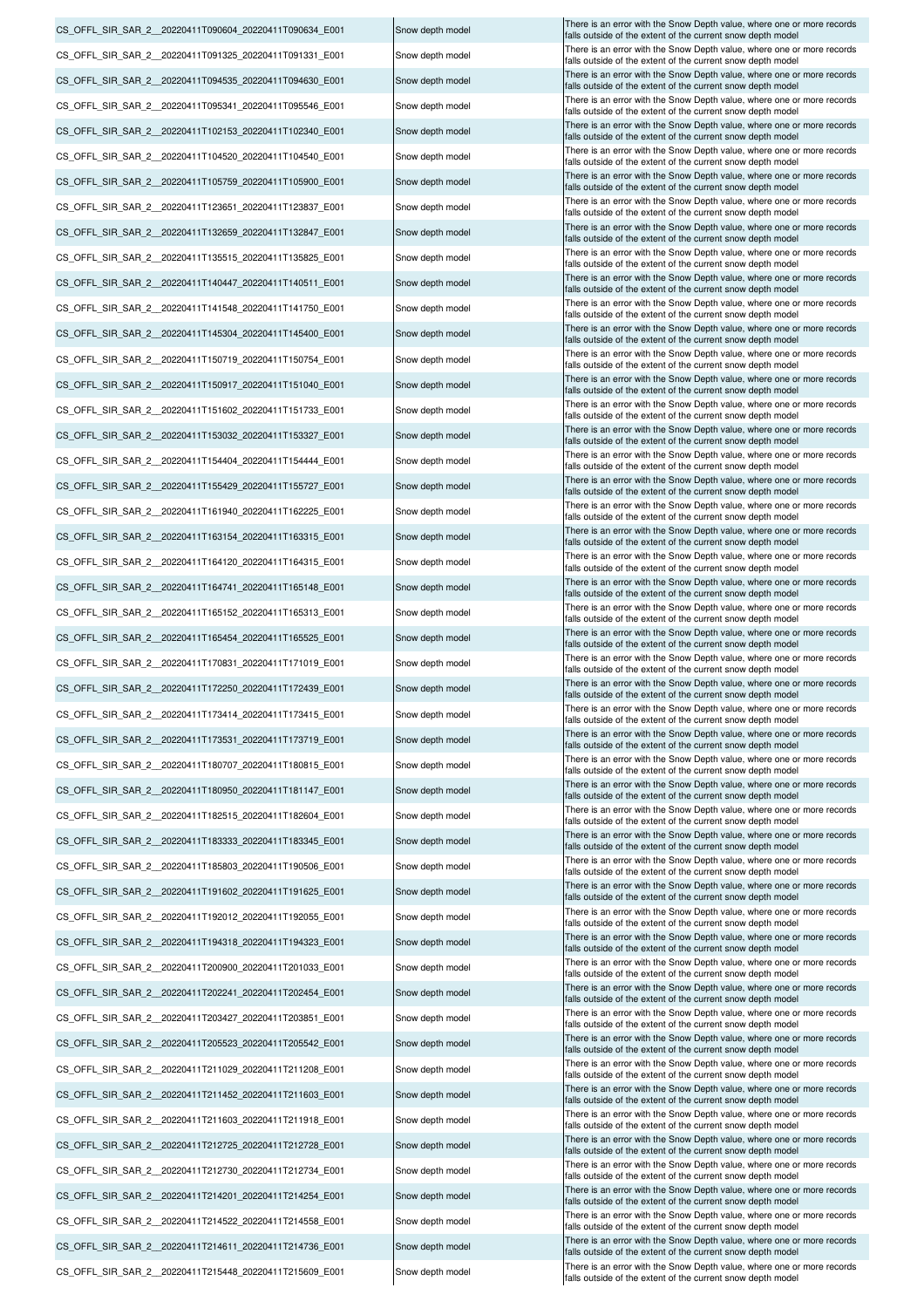| CS OFFL SIR SAR 2 20220411T222133 20220411T222227 E001 | Snow depth model       | There is an error with the Snow Depth value, where one or more records<br>falls outside of the extent of the current snow depth model |
|--------------------------------------------------------|------------------------|---------------------------------------------------------------------------------------------------------------------------------------|
| CS OFFL SIR SAR 2 20220411T223451 20220411T223515 E001 | Snow depth model       | There is an error with the Snow Depth value, where one or more records<br>falls outside of the extent of the current snow depth model |
| CS OFFL SIR SIN 2 20220411T023242 20220411T023609 E001 | Mean Sea Surface model | There is an error with the Mean Sea Surface for one or more records                                                                   |
| CS OFFL SIR SIN 2 20220411T041149 20220411T041510 E001 | Mean Sea Surface model | There is an error with the Mean Sea Surface for one or more records                                                                   |
| CS OFFL SIR SIN 2 20220411T073626 20220411T073825 E001 | Mean Sea Surface model | There is an error with the Mean Sea Surface for one or more records                                                                   |
| CS OFFL SIR SIN 2 20220411T091503 20220411T092157 E001 | Mean Sea Surface model | There is an error with the Mean Sea Surface for one or more records                                                                   |
| CS OFFL SIR SIN 2 20220411T155125 20220411T155429 E001 | Mean Sea Surface model | There is an error with the Mean Sea Surface for one or more records                                                                   |
| CS OFFL SIR SIN 2 20220411T172440 20220411T172747 E001 | Mean Sea Surface model | There is an error with the Mean Sea Surface for one or more records                                                                   |
| CS OFFL SIR SIN 2 20220411T173027 20220411T173530 E001 | Mean Sea Surface model | There is an error with the Mean Sea Surface for one or more records                                                                   |
| CS OFFL SIR SIN 2 20220411T190506 20220411T190740 E001 | Mean Sea Surface model | There is an error with the Mean Sea Surface for one or more records                                                                   |
| CS OFFL SIR SIN 2 20220411T204004 20220411T204616 E001 | Mean Sea Surface model | There is an error with the Mean Sea Surface for one or more records                                                                   |

## **5.5 L2 Measurement Quality Flag Check**

CryoSat L2 data includes a quality flag for each 20-Hz measurement record. The bit value of this flag indicates any problems when set.

**Currently, there are several common error flags raised in the Level 2 products which are expected due to operational mode or surface type. All common flags are summarised in the list below, followed by a table of any additional issues arising from this test.**

**Height and Backscatter errors:** These flags are currently set for products over land, but this is to be expected. Retracker 1 Height and Backscatter error flags are also set for products over sea-ice, but this is to be expected.

SSHA interpolation error: This flag is currently set for a number of SAR products occurring at surface type boundaries, but this is to be expected.

Freeboard error: This flag is correctly set in all L2 SAR products that are not discriminated as sea-ice, and for which freeboard cannot be calculated.

Peakiness error: This flag is currently set for products over sea-ice, but this is to be expected.

SARIn X-Track Angle Error: This flag is set when the difference between the computed surface elevation and the DEM is >50 m. The DEM is only available over Greenland and Antarctica and as a result this flag is set for L2 SARIn products in all other locations as expected.

#### **Number of products with errors:** 241

| <b>Product</b>                                         | <b>Test Failed</b>                                                                                                       | <b>Description</b>                                                                                                                                                       |
|--------------------------------------------------------|--------------------------------------------------------------------------------------------------------------------------|--------------------------------------------------------------------------------------------------------------------------------------------------------------------------|
| CS OFFL SIR LRM 2 20220411T002412 20220411T005047 E001 | Height Error (Retracker 2), Height Error<br>(Retracker 3), Backscatter Error<br>(Retracker 2)                            | There is a height and backscatter error for Retracker 2 and a height error<br>for Retracker 3 for one or more records                                                    |
| CS OFFL SIR LRM 2 20220411T010427 20220411T013248 E001 | Height Error (Retracker 2), Height Error<br>(Retracker 3), Backscatter Error<br>(Retracker 2)                            | There is a height and backscatter error for Retracker 2 and a height error<br>for Retracker 3 for one or more records                                                    |
| CS OFFL SIR LRM 2 20220411T014111 20220411T014210 E001 | Height Error (Retracker 2), Height Error<br>(Retracker 3), Backscatter Error<br>(Retracker 2)                            | There is a height and backscatter error for Retracker 2 and a height error<br>for Retracker 3 for one or more records                                                    |
| CS OFFL SIR LRM 2 20220411T015619 20220411T022956 E001 | Height Error (Retracker 2), Backscatter<br>Error (Retracker 2)                                                           | There is a height and backscatter error for Retracker 2 for one or more<br>records                                                                                       |
| CS OFFL SIR LRM 2 20220411T024318 20220411T024929 E001 | Height Error (Retracker 2), Backscatter<br>Error (Retracker 2)                                                           | There is a height and backscatter error for Retracker 2 for one or more<br>records                                                                                       |
| CS OFFL SIR LRM 2 20220411T025222 20220411T030150 E001 | Height Error (Retracker 2), Backscatter<br>Error (Retracker 2)                                                           | There is a height and backscatter error for Retracker 2 for one or more<br>records                                                                                       |
| CS OFFL SIR LRM 2 20220411T031320 20220411T031438 E001 | Height Error (Retracker 2), Backscatter<br>Error (Retracker 2)                                                           | There is a height and backscatter error for Retracker 2 for one or more<br>records                                                                                       |
| CS OFFL SIR LRM 2 20220411T032006 20220411T032010 E001 | Height Error (Retracker 2), Height Error<br>(Retracker 3), Backscatter Error<br>(Retracker 2), Surface model unavailable | There is a height and backscatter error for Retracker 2, a height error for<br>Retracker 3 and no DEM or Slope Model was used for the location of one<br>or more records |
| CS OFFL SIR LRM 2 20220411T032024 20220411T032240 E001 | Height Error (Retracker 2), Backscatter<br>Error (Retracker 2)                                                           | There is a height and backscatter error for Retracker 2 for one or more<br>records                                                                                       |
| CS OFFL SIR LRM 2 20220411T033535 20220411T034447 E001 | Height Error (Retracker 2), Backscatter<br>Error (Retracker 2)                                                           | There is a height and backscatter error for Retracker 2 for one or more<br>records                                                                                       |
| CS OFFL SIR LRM 2 20220411T034657 20220411T040920 E001 | Height Error (Retracker 2), Backscatter<br>Error (Retracker 2)                                                           | There is a height and backscatter error for Retracker 2 for one or more<br>records                                                                                       |
| CS OFFL SIR LRM 2 20220411T042231 20220411T044206 E001 | Height Error (Retracker 2), Backscatter<br>Error (Retracker 2)                                                           | There is a height and backscatter error for Retracker 2 for one or more<br>records                                                                                       |
| CS OFFL SIR LRM 2 20220411T045054 20220411T045240 E001 | Height Error (Retracker 2), Backscatter<br>Error (Retracker 2)                                                           | There is a height and backscatter error for Retracker 2 for one or more<br>records                                                                                       |
| CS OFFL SIR LRM 2 20220411T051148 20220411T051248 E001 | Surface Model Unavailable                                                                                                | No DEM or Slope Model was used for the location of one or more records                                                                                                   |
| CS OFFL SIR LRM 2 20220411T051400 20220411T054733 E001 | Height Error (Retracker 2), Backscatter<br>Error (Retracker 2)                                                           | There is a height and backscatter error for Retracker 2 for one or more<br>records                                                                                       |
| CS OFFL SIR LRM 2 20220411T060615 20220411T063743 E001 | Height Error (Retracker 2), Backscatter<br>Error (Retracker 2)                                                           | There is a height and backscatter error for Retracker 2 for one or more<br>records                                                                                       |
| CS OFFL SIR LRM 2 20220411T065747 20220411T070452 E001 | Height Error (Retracker 2), Backscatter<br>Error (Retracker 2)                                                           | There is a height and backscatter error for Retracker 2 for one or more<br>records                                                                                       |
| CS OFFL SIR LRM 2 20220411T070934 20220411T071104 E001 | Height Error (Retracker 2), Backscatter<br>Error (Retracker 2)                                                           | There is a height and backscatter error for Retracker 2 for one or more<br>records                                                                                       |
| CS OFFL SIR LRM 2 20220411T071306 20220411T072706 E001 | Height Error (Retracker 2), Height Error<br>(Retracker 3), Backscatter Error<br>(Retracker 2)                            | There is a height and backscatter error for Retracker 2 and a height error<br>for Retracker 3 for one or more records                                                    |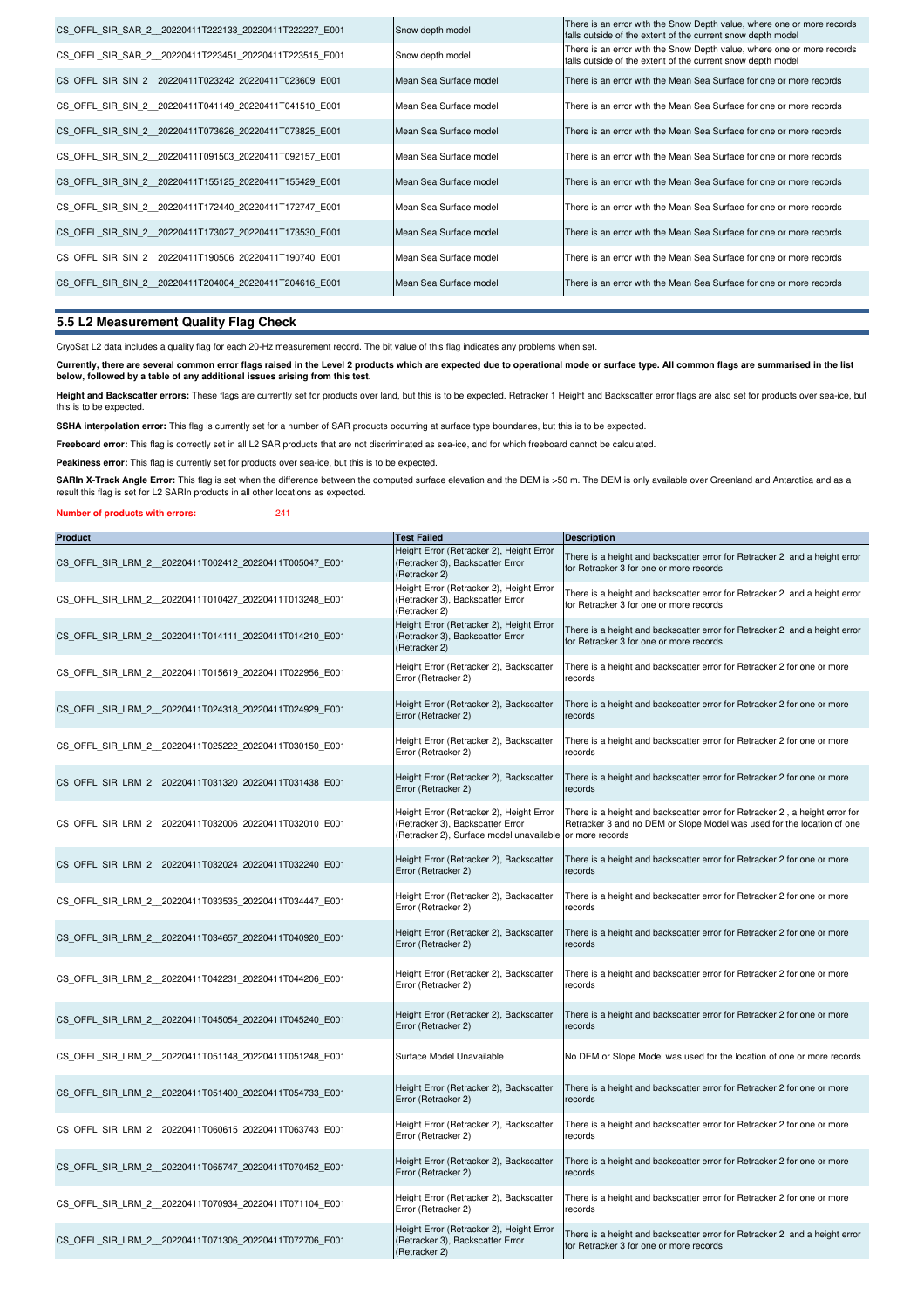| CS_OFFL_SIR_LRM_2_20220411T074434_20220411T075753_E001 | Height Error (Retracker 2), Backscatter<br>Error (Retracker 2)                                                           | There is a height and backscatter error for Retracker 2 for one or more<br>records                                                                                       |
|--------------------------------------------------------|--------------------------------------------------------------------------------------------------------------------------|--------------------------------------------------------------------------------------------------------------------------------------------------------------------------|
| CS OFFL SIR LRM 2 20220411T080007 20220411T081228 E001 | Height Error (Retracker 2), Backscatter<br>Error (Retracker 2)                                                           | There is a height and backscatter error for Retracker 2 for one or more<br>records                                                                                       |
| CS OFFL SIR LRM 2 20220411T083931 20220411T084719 E001 | Height Error (Retracker 2), Height Error<br>(Retracker 3), Backscatter Error<br>(Retracker 2), Surface model unavailable | There is a height and backscatter error for Retracker 2, a height error for<br>Retracker 3 and no DEM or Slope Model was used for the location of one<br>or more records |
| CS OFFL SIR LRM 2 20220411T085134 20220411T090604 E001 | Height Error (Retracker 2), Backscatter<br>Error (Retracker 2)                                                           | There is a height and backscatter error for Retracker 2 for one or more<br>records                                                                                       |
| CS OFFL SIR LRM 2 20220411T092821 20220411T093422 E001 | Height Error (Retracker 2), Backscatter<br>Error (Retracker 2)                                                           | There is a height and backscatter error for Retracker 2 for one or more<br>records                                                                                       |
| CS OFFL SIR LRM 2 20220411T094104 20220411T094346 E001 | Height Error (Retracker 2), Backscatter<br>Error (Retracker 2)                                                           | There is a height and backscatter error for Retracker 2 for one or more<br>records                                                                                       |
| CS OFFL SIR LRM 2 20220411T094509 20220411T094535 E001 | Height Error (Retracker 2), Backscatter<br>Error (Retracker 2)                                                           | There is a height and backscatter error for Retracker 2 for one or more<br>records                                                                                       |
| CS OFFL SIR LRM 2 20220411T094630 20220411T095218 E001 | Height Error (Retracker 2), Backscatter<br>Error (Retracker 2)                                                           | There is a height and backscatter error for Retracker 2 for one or more<br>records                                                                                       |
| CS OFFL SIR LRM 2 20220411T102340 20220411T104520 E001 | Height Error (Retracker 2), Height Error<br>(Retracker 3), Backscatter Error<br>(Retracker 2)                            | There is a height and backscatter error for Retracker 2 and a height error<br>for Retracker 3 for one or more records                                                    |
| CS OFFL SIR LRM 2 20220411T105900 20220411T112612 E001 | Height Error (Retracker 2), Backscatter<br>Error (Retracker 2)                                                           | There is a height and backscatter error for Retracker 2 for one or more<br>records                                                                                       |
| CS OFFL SIR LRM 2 20220411T114830 20220411T114924 E001 | Height Error (Retracker 2), Backscatter<br>Error (Retracker 2)                                                           | There is a height and backscatter error for Retracker 2 for one or more<br>records                                                                                       |
| CS OFFL SIR LRM 2 20220411T115938 20220411T122511 E001 | Height Error (Retracker 2), Backscatter<br>Error (Retracker 2)                                                           | There is a height and backscatter error for Retracker 2 for one or more<br>records                                                                                       |
| CS OFFL SIR LRM 2 20220411T123838 20220411T131143 E001 | Height Error (Retracker 2), Backscatter<br>Error (Retracker 2)                                                           | There is a height and backscatter error for Retracker 2 for one or more<br>records                                                                                       |
| CS OFFL SIR LRM 2 20220411T133516 20220411T135515 E001 | Height Error (Retracker 2), Backscatter<br>Error (Retracker 2)                                                           | There is a height and backscatter error for Retracker 2 for one or more<br>records                                                                                       |
| CS OFFL SIR LRM 2 20220411T135826 20220411T140447 E001 | Height Error (Retracker 2), Backscatter<br>Error (Retracker 2)                                                           | There is a height and backscatter error for Retracker 2 for one or more<br>records                                                                                       |
| CS OFFL SIR LRM 2 20220411T141750 20220411T145146 E001 | Height Error (Retracker 2), Backscatter<br>Error (Retracker 2)                                                           | There is a height and backscatter error for Retracker 2 for one or more<br>records                                                                                       |
| CS OFFL SIR LRM 2 20220411T151733 20220411T151826 E001 | Height Error (Retracker 2), Backscatter<br>Error (Retracker 2)                                                           | There is a height and backscatter error for Retracker 2 for one or more<br>records                                                                                       |
| CS OFFL SIR LRM 2 20220411T153327 20220411T154403 E001 | Height Error (Retracker 2), Backscatter<br>Error (Retracker 2)                                                           | There is a height and backscatter error for Retracker 2 for one or more<br>records                                                                                       |
| CS OFFL SIR LRM 2 20220411T155727 20220411T161939 E001 | Height Error (Retracker 2), Height Error<br>(Retracker 3), Backscatter Error<br>(Retracker 2)                            | There is a height and backscatter error for Retracker 2 and a height error<br>for Retracker 3 for one or more records                                                    |
| CS OFFL SIR LRM 2 20220411T162225 20220411T163153 E001 | Height Error (Retracker 2), Backscatter<br>Error (Retracker 2)                                                           | There is a height and backscatter error for Retracker 2 for one or more<br>records                                                                                       |
| CS OFFL SIR LRM 2 20220411T163332 20220411T163403 E001 | Height Error (Retracker 2), Backscatter<br>Error (Retracker 2), Surface model<br>unavailable                             | There is a height and backscatter error for Retracker 2 and no DEM or<br>Slope Model was used for the location of one or more records                                    |
| CS OFFL SIR LRM 2 20220411T164316 20220411T164740 E001 | Height Error (Retracker 2), Backscatter<br>Error (Retracker 2)                                                           | There is a height and backscatter error for Retracker 2 for one or more<br>records                                                                                       |
| CS OFFL SIR LRM 2 20220411T165313 20220411T165454 E001 | Height Error (Retracker 2), Backscatter<br>Error (Retracker 2)                                                           | There is a height and backscatter error for Retracker 2 for one or more<br>records                                                                                       |
| CS OFFL SIR LRM 2 20220411T165525 20220411T165620 E001 | Height Error (Retracker 2), Backscatter<br>Error (Retracker 2)                                                           | There is a height and backscatter error for Retracker 2 for one or more<br>records                                                                                       |
| CS OFFL SIR LRM 2 20220411T170228 20220411T170831 E001 | Height Error (Retracker 2), Backscatter<br>Error (Retracker 2)                                                           | There is a height and backscatter error for Retracker 2 for one or more<br>records                                                                                       |
| CS OFFL SIR LRM 2 20220411T171019 20220411T172249 E001 | Height Error (Retracker 2), Backscatter<br>Error (Retracker 2)                                                           | There is a height and backscatter error for Retracker 2 for one or more<br>records                                                                                       |
| CS OFFL SIR LRM 2 20220411T173719 20220411T180707 E001 | Height Error (Retracker 2), Height Error<br>(Retracker 3), Backscatter Error<br>(Retracker 2)                            | There is a height and backscatter error for Retracker 2 and a height error<br>for Retracker 3 for one or more records                                                    |
| CS OFFL SIR LRM 2 20220411T180815 20220411T180950 E001 | Height Error (Retracker 2), Backscatter<br>Error (Retracker 2)                                                           | There is a height and backscatter error for Retracker 2 for one or more<br>records                                                                                       |
| CS OFFL SIR LRM 2 20220411T182629 20220411T183333 E001 | Height Error (Retracker 2), Backscatter<br>Error (Retracker 2)                                                           | There is a height and backscatter error for Retracker 2 for one or more<br>records                                                                                       |
| CS OFFL SIR LRM 2 20220411T183345 20220411T185803 E001 | Height Error (Retracker 2), Backscatter<br>Error (Retracker 2)                                                           | There is a height and backscatter error for Retracker 2 for one or more<br>records                                                                                       |
| CS OFFL SIR LRM 2 20220411T192056 20220411T194318 E001 | Height Error (Retracker 2), Height Error<br>(Retracker 3), Backscatter Error<br>(Retracker 2)                            | There is a height and backscatter error for Retracker 2 and a height error<br>for Retracker 3 for one or more records                                                    |
| CS OFFL SIR LRM 2 20220411T194323 20220411T194505 E001 | Height Error (Retracker 2), Backscatter<br>Error (Retracker 2)                                                           | There is a height and backscatter error for Retracker 2 for one or more<br>records                                                                                       |
| CS OFFL SIR LRM 2 20220411T200643 20220411T200900 E001 | Height Error (Retracker 2), Backscatter<br>Error (Retracker 2)                                                           | There is a height and backscatter error for Retracker 2 for one or more<br>records                                                                                       |
| CS OFFL SIR LRM 2 20220411T201033 20220411T202241 E001 | Height Error (Retracker 2), Backscatter<br>Error (Retracker 2)                                                           | There is a height and backscatter error for Retracker 2 for one or more<br>records                                                                                       |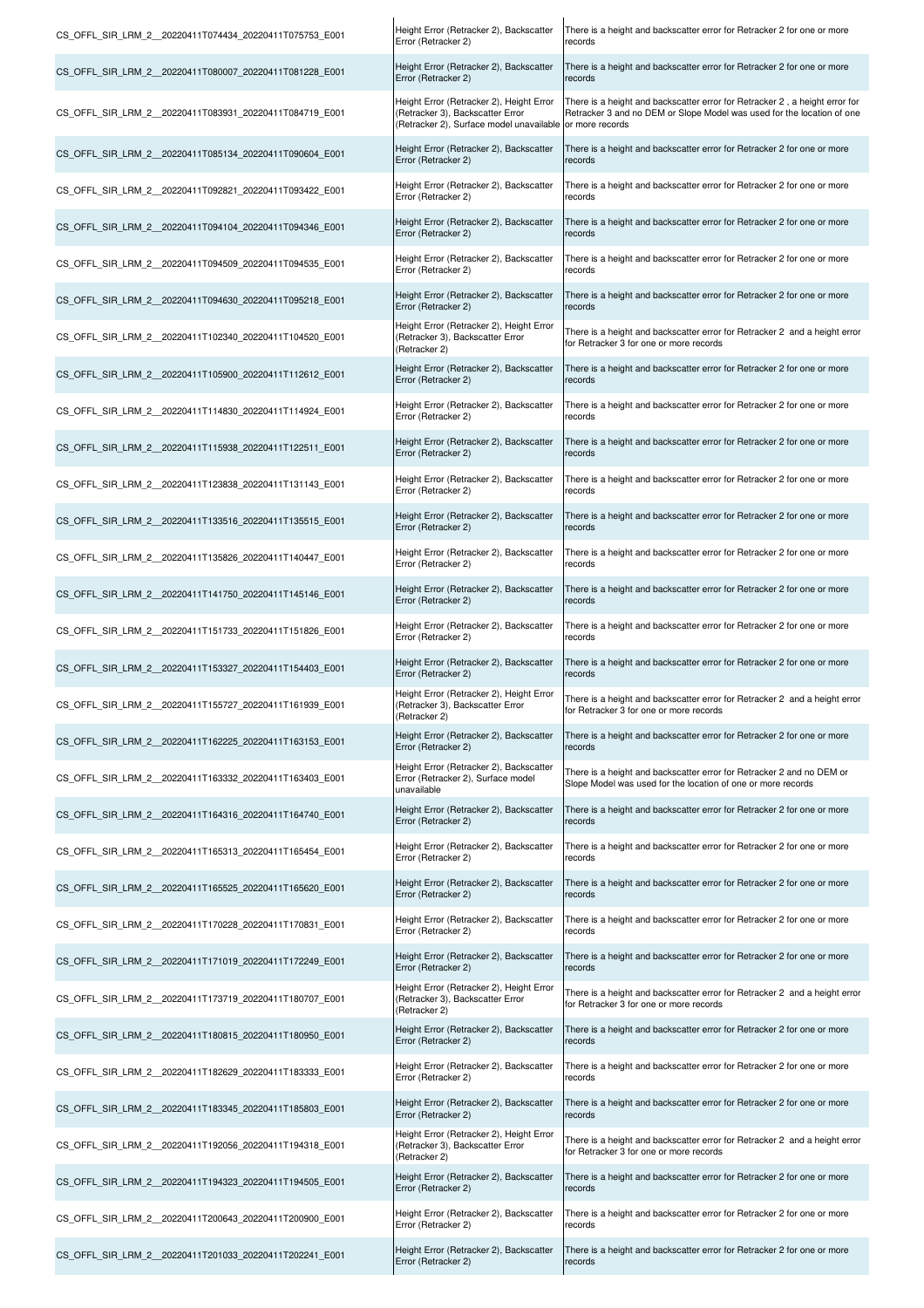| CS_OFFL_SIR_LRM_2_20220411T202837_20220411T203426_E001 | Height Error (Retracker 2), Backscatter<br>Error (Retracker 2)                                | There is a height and backscatter error for Retracker 2 for one or more<br>records                                    |
|--------------------------------------------------------|-----------------------------------------------------------------------------------------------|-----------------------------------------------------------------------------------------------------------------------|
| CS OFFL SIR LRM 2 20220411T203851 20220411T204004 E001 | Height Error (Retracker 2), Backscatter<br>Error (Retracker 2)                                | There is a height and backscatter error for Retracker 2 for one or more<br>records                                    |
| CS OFFL SIR LRM 2 20220411T205542 20220411T211029 E001 | Height Error (Retracker 2), Backscatter<br>Error (Retracker 2)                                | There is a height and backscatter error for Retracker 2 for one or more<br>records                                    |
| CS_OFFL_SIR_LRM_2_20220411T211209_20220411T211452_E001 | Height Error (Retracker 2), Height Error<br>(Retracker 3), Backscatter Error<br>(Retracker 2) | There is a height and backscatter error for Retracker 2 and a height error<br>for Retracker 3 for one or more records |
| CS OFFL SIR LRM 2 20220411T212708 20220411T212710 E001 | Surface Model Unavailable                                                                     | No DEM or Slope Model was used for the location of one or more records                                                |
|                                                        | Surface Model Unavailable                                                                     | No DEM or Slope Model was used for the location of one or more records                                                |
| CS OFFL SIR LRM 2 20220411T214858 20220411T215448 E001 | Height Error (Retracker 2), Backscatter<br>Error (Retracker 2)                                | There is a height and backscatter error for Retracker 2 for one or more<br>records                                    |
| CS OFFL SIR LRM 2 20220411T215731 20220411T222133 E001 | Height Error (Retracker 2), Height Error<br>(Retracker 3), Backscatter Error<br>(Retracker 2) | There is a height and backscatter error for Retracker 2 and a height error<br>for Retracker 3 for one or more records |
| CS OFFL SIR LRM 2 20220411T223515 20220411T225909 E001 | Height Error (Retracker 2), Backscatter<br>Error (Retracker 2)                                | There is a height and backscatter error for Retracker 2 for one or more<br>records                                    |
| CS OFFL SIR LRM 2 20220411T230234 20220411T230330 E001 | Surface Model Unavailable                                                                     | No DEM or Slope Model was used for the location of one or more records                                                |
| CS OFFL SIR LRM 2 20220411T233402 20220412T000023 E001 | Height Error (Retracker 2), Backscatter<br>Error (Retracker 2)                                | There is a height and backscatter error for Retracker 2 for one or more<br>records                                    |
| CS_OFFL_SIR_SAR_2_20220411T000125_20220411T000336_E001 | Backscatter Error (Retracker 2),<br>Backscatter Error (Retracker 3)                           | There is a backscatter error for Retracker 2 and 3 for one or more records                                            |
| CS_OFFL_SIR_SAR_2_20220411T000404_20220411T000506_E001 | Backscatter Error (Retracker 2),<br>Backscatter Error (Retracker 3)                           | There is a backscatter error for Retracker 2 and 3 for one or more records                                            |
| CS OFFL SIR SAR 2 20220411T000530 20220411T001029 E001 | Backscatter Error (Retracker 2),<br>Backscatter Error (Retracker 3)                           | There is a backscatter error for Retracker 2 and 3 for one or more records                                            |
| CS OFFL SIR SAR 2 20220411T005047 20220411T005252 E001 | Backscatter Error (Retracker 2),<br>Backscatter Error (Retracker 3)                           | There is a backscatter error for Retracker 2 and 3 for one or more records                                            |
| CS OFFL SIR SAR 2 20220411T013919 20220411T014111 E001 | Backscatter Error (Retracker 2),<br>Backscatter Error (Retracker 3)                           | There is a backscatter error for Retracker 2 and 3 for one or more records                                            |
| CS OFFL SIR SAR 2 20220411T014210 20220411T015230 E001 | Backscatter Error (Retracker 2),<br>Backscatter Error (Retracker 3)                           | There is a backscatter error for Retracker 2 and 3 for one or more records                                            |
| CS OFFL SIR SAR 2 20220411T022956 20220411T023242 E001 | Backscatter Error (Retracker 2),<br>Backscatter Error (Retracker 3)                           | There is a backscatter error for Retracker 2 and 3 for one or more records                                            |
| CS OFFL SIR SAR 2 20220411T024255 20220411T024318 E001 | Backscatter Error (Retracker 2),<br>Backscatter Error (Retracker 3)                           | There is a backscatter error for Retracker 2 and 3 for one or more records                                            |
| CS OFFL SIR SAR 2 20220411T024929 20220411T025221 E001 | Backscatter Error (Retracker 2),<br>Backscatter Error (Retracker 3)                           | There is a backscatter error for Retracker 2 and 3 for one or more records                                            |
| CS OFFL SIR SAR 2 20220411T030948 20220411T031320 E001 | Backscatter Error (Retracker 2),<br>Backscatter Error (Retracker 3)                           | There is a backscatter error for Retracker 2 and 3 for one or more records                                            |
| CS OFFL SIR SAR 2 20220411T031609 20220411T031906 E001 | Backscatter Error (Retracker 2),<br>Backscatter Error (Retracker 3)                           | There is a backscatter error for Retracker 2 and 3 for one or more records                                            |
| CS OFFL SIR SAR 2 20220411T032241 20220411T032259 E001 | Backscatter Error (Retracker 2),<br>Backscatter Error (Retracker 3)                           | There is a backscatter error for Retracker 2 and 3 for one or more records                                            |
| CS OFFL SIR SAR 2 20220411T032322 20220411T033125 E001 | Backscatter Error (Retracker 2),<br>Backscatter Error (Retracker 3)                           | There is a backscatter error for Retracker 2 and 3 for one or more records                                            |
| CS OFFL SIR SAR 2 20220411T033513 20220411T033534 E001 | Backscatter Error (Retracker 2),<br>Backscatter Error (Retracker 3)                           | There is a backscatter error for Retracker 2 and 3 for one or more records                                            |
| CS OFFL SIR SAR 2 20220411T034447 20220411T034657 E001 | Backscatter Error (Retracker 2),<br>Backscatter Error (Retracker 3)                           | There is a backscatter error for Retracker 2 and 3 for one or more records                                            |
| CS OFFL SIR SAR 2 20220411T040920 20220411T041149 E001 | Backscatter Error (Retracker 2),<br>Backscatter Error (Retracker 3)                           | There is a backscatter error for Retracker 2 and 3 for one or more records                                            |
| CS OFFL SIR SAR 2 20220411T042151 20220411T042231 E001 | Backscatter Error (Retracker 2),<br>Backscatter Error (Retracker 3)                           | There is a backscatter error for Retracker 2 and 3 for one or more records                                            |
| CS OFFL SIR SAR 2 20220411T045036 20220411T045053 E001 | Backscatter Error (Retracker 2),<br>Backscatter Error (Retracker 3)                           | There is a backscatter error for Retracker 2 and 3 for one or more records                                            |
| CS OFFL SIR SAR 2 20220411T045252 20220411T045603 E001 | Backscatter Error (Retracker 2),<br>Backscatter Error (Retracker 3)                           | There is a backscatter error for Retracker 2 and 3 for one or more records                                            |
| CS OFFL SIR SAR 2 20220411T045603 20220411T050146 E001 | Backscatter Error (Retracker 2),<br>Backscatter Error (Retracker 3)                           | There is a backscatter error for Retracker 2 and 3 for one or more records                                            |
| CS_OFFL_SIR_SAR_2_20220411T050404_20220411T051137_E001 | Backscatter Error (Retracker 2),<br>Backscatter Error (Retracker 3)                           | There is a backscatter error for Retracker 2 and 3 for one or more records                                            |
| CS OFFL SIR SAR 2 20220411T051248 20220411T051359 E001 | Backscatter Error (Retracker 2),<br>Backscatter Error (Retracker 3)                           | There is a backscatter error for Retracker 2 and 3 for one or more records                                            |
| CS OFFL SIR SAR 2 20220411T054734 20220411T054855 E001 | Backscatter Error (Retracker 2),<br>Backscatter Error (Retracker 3)                           | There is a backscatter error for Retracker 2 and 3 for one or more records                                            |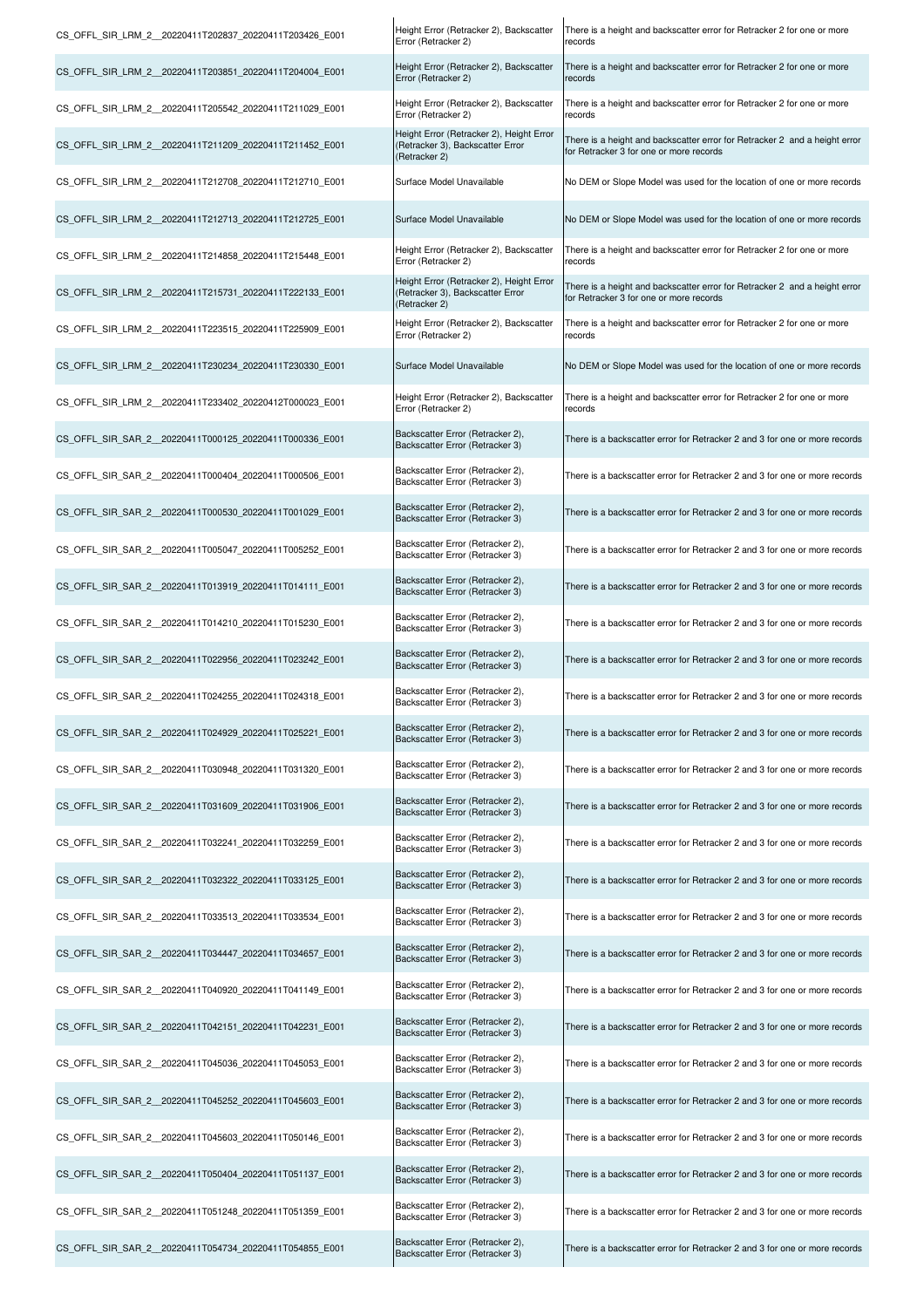| CS OFFL SIR SAR 2 20220411T060035 20220411T060220 E001 | Backscatter Error (Retracker 2),<br>Backscatter Error (Retracker 3) | There is a backscatter error for Retracker 2 and 3 for one or more records |
|--------------------------------------------------------|---------------------------------------------------------------------|----------------------------------------------------------------------------|
| CS OFFL SIR SAR 2 20220411T060447 20220411T060615 E001 | Backscatter Error (Retracker 2),<br>Backscatter Error (Retracker 3) | There is a backscatter error for Retracker 2 and 3 for one or more records |
| CS OFFL SIR SAR 2 20220411T063743 20220411T063800 E001 | Backscatter Error (Retracker 2),<br>Backscatter Error (Retracker 3) | There is a backscatter error for Retracker 2 and 3 for one or more records |
| CS_OFFL_SIR_SAR_2_20220411T064308_20220411T065024_E001 | Backscatter Error (Retracker 2),<br>Backscatter Error (Retracker 3) | There is a backscatter error for Retracker 2 and 3 for one or more records |
| CS_OFFL_SIR_SAR_2_20220411T065327_20220411T065747_E001 | Backscatter Error (Retracker 2),<br>Backscatter Error (Retracker 3) | There is a backscatter error for Retracker 2 and 3 for one or more records |
| CS_OFFL_SIR_SAR_2_20220411T070452_20220411T070934_E001 | Backscatter Error (Retracker 2),<br>Backscatter Error (Retracker 3) | There is a backscatter error for Retracker 2 and 3 for one or more records |
| CS OFFL SIR SAR 2 20220411T071152 20220411T071306 E001 | Backscatter Error (Retracker 2),<br>Backscatter Error (Retracker 3) | There is a backscatter error for Retracker 2 and 3 for one or more records |
| CS_OFFL_SIR_SAR_2_20220411T072706_20220411T072718_E001 | Backscatter Error (Retracker 2),<br>Backscatter Error (Retracker 3) | There is a backscatter error for Retracker 2 and 3 for one or more records |
| CS OFFL SIR SAR 2 20220411T073825 20220411T074434 E001 | Backscatter Error (Retracker 2),<br>Backscatter Error (Retracker 3) | There is a backscatter error for Retracker 2 and 3 for one or more records |
| CS_OFFL_SIR_SAR_2_20220411T075753_20220411T080007_E001 | Backscatter Error (Retracker 2),<br>Backscatter Error (Retracker 3) | There is a backscatter error for Retracker 2 and 3 for one or more records |
| CS_OFFL_SIR_SAR_2_20220411T081229_20220411T081729_E001 | Backscatter Error (Retracker 2),<br>Backscatter Error (Retracker 3) | There is a backscatter error for Retracker 2 and 3 for one or more records |
| CS_OFFL_SIR_SAR_2_20220411T081745_20220411T082006_E001 | Backscatter Error (Retracker 2),<br>Backscatter Error (Retracker 3) | There is a backscatter error for Retracker 2 and 3 for one or more records |
| CS OFFL SIR SAR 2 20220411T082223 20220411T082914 E001 | Backscatter Error (Retracker 2),<br>Backscatter Error (Retracker 3) | There is a backscatter error for Retracker 2 and 3 for one or more records |
| CS_OFFL_SIR_SAR_2_20220411T084954_20220411T085133_E001 | Backscatter Error (Retracker 2),<br>Backscatter Error (Retracker 3) | There is a backscatter error for Retracker 2 and 3 for one or more records |
| CS OFFL SIR SAR 2 20220411T090604 20220411T090634 E001 | Backscatter Error (Retracker 2),<br>Backscatter Error (Retracker 3) | There is a backscatter error for Retracker 2 and 3 for one or more records |
| CS OFFL SIR SAR 2 20220411T094535 20220411T094630 E001 | Backscatter Error (Retracker 2),<br>Backscatter Error (Retracker 3) | There is a backscatter error for Retracker 2 and 3 for one or more records |
| CS_OFFL_SIR_SAR_2_20220411T095341_20220411T095546_E001 | Backscatter Error (Retracker 2),<br>Backscatter Error (Retracker 3) | There is a backscatter error for Retracker 2 and 3 for one or more records |
| CS_OFFL_SIR_SAR_2_20220411T100059_20220411T100719_E001 | Backscatter Error (Retracker 2),<br>Backscatter Error (Retracker 3) | There is a backscatter error for Retracker 2 and 3 for one or more records |
| CS_OFFL_SIR_SAR_2_20220411T102153_20220411T102340_E001 | Backscatter Error (Retracker 2),<br>Backscatter Error (Retracker 3) | There is a backscatter error for Retracker 2 and 3 for one or more records |
| CS OFFL SIR SAR 2 20220411T104520 20220411T104540 E001 | Backscatter Error (Retracker 2),<br>Backscatter Error (Retracker 3) | There is a backscatter error for Retracker 2 and 3 for one or more records |
| CS OFFL SIR SAR 2 20220411T105759 20220411T105900 E001 | Backscatter Error (Retracker 2),<br>Backscatter Error (Retracker 3) | There is a backscatter error for Retracker 2 and 3 for one or more records |
| CS OFFL SIR SAR 2 20220411T113922 20220411T114830 E001 | Backscatter Error (Retracker 2),<br>Backscatter Error (Retracker 3) | There is a backscatter error for Retracker 2 and 3 for one or more records |
| CS OFFL SIR SAR 2 20220411T123651 20220411T123837 E001 | Backscatter Error (Retracker 2),<br>Backscatter Error (Retracker 3) | There is a backscatter error for Retracker 2 and 3 for one or more records |
| CS OFFL SIR SAR 2 20220411T131616 20220411T132358 E001 | Backscatter Error (Retracker 2),<br>Backscatter Error (Retracker 3) | There is a backscatter error for Retracker 2 and 3 for one or more records |
| CS_OFFL_SIR_SAR_2_20220411T132434_20220411T132613_E001 | Backscatter Error (Retracker 2),<br>Backscatter Error (Retracker 3) | There is a backscatter error for Retracker 2 and 3 for one or more records |
| CS OFFL SIR SAR 2 20220411T132617 20220411T132620 E001 | Backscatter Error (Retracker 2),<br>Backscatter Error (Retracker 3) | There is a backscatter error for Retracker 2 and 3 for one or more records |
| CS OFFL SIR SAR 2 20220411T132659 20220411T132847 E001 | Backscatter Error (Retracker 2),<br>Backscatter Error (Retracker 3) | There is a backscatter error for Retracker 2 and 3 for one or more records |
| CS OFFL SIR SAR 2 20220411T135515 20220411T135825 E001 | Backscatter Error (Retracker 2),<br>Backscatter Error (Retracker 3) | There is a backscatter error for Retracker 2 and 3 for one or more records |
| CS OFFL SIR SAR 2 20220411T140447 20220411T140511 E001 | Backscatter Error (Retracker 2),<br>Backscatter Error (Retracker 3) | There is a backscatter error for Retracker 2 and 3 for one or more records |
| CS_OFFL_SIR_SAR_2_20220411T141548_20220411T141750_E001 | Backscatter Error (Retracker 2),<br>Backscatter Error (Retracker 3) | There is a backscatter error for Retracker 2 and 3 for one or more records |
| CS_OFFL_SIR_SAR_2_20220411T145543_20220411T150220_E001 | Backscatter Error (Retracker 2),<br>Backscatter Error (Retracker 3) | There is a backscatter error for Retracker 2 and 3 for one or more records |
| CS_OFFL_SIR_SAR_2_20220411T150220_20220411T150509_E001 | Backscatter Error (Retracker 2),<br>Backscatter Error (Retracker 3) | There is a backscatter error for Retracker 2 and 3 for one or more records |
| CS OFFL SIR SAR 2 20220411T150917 20220411T151040 E001 | Backscatter Error (Retracker 2),<br>Backscatter Error (Retracker 3) | There is a backscatter error for Retracker 2 and 3 for one or more records |
| CS OFFL SIR SAR 2 20220411T151602 20220411T151733 E001 | Backscatter Error (Retracker 2),<br>Backscatter Error (Retracker 3) | There is a backscatter error for Retracker 2 and 3 for one or more records |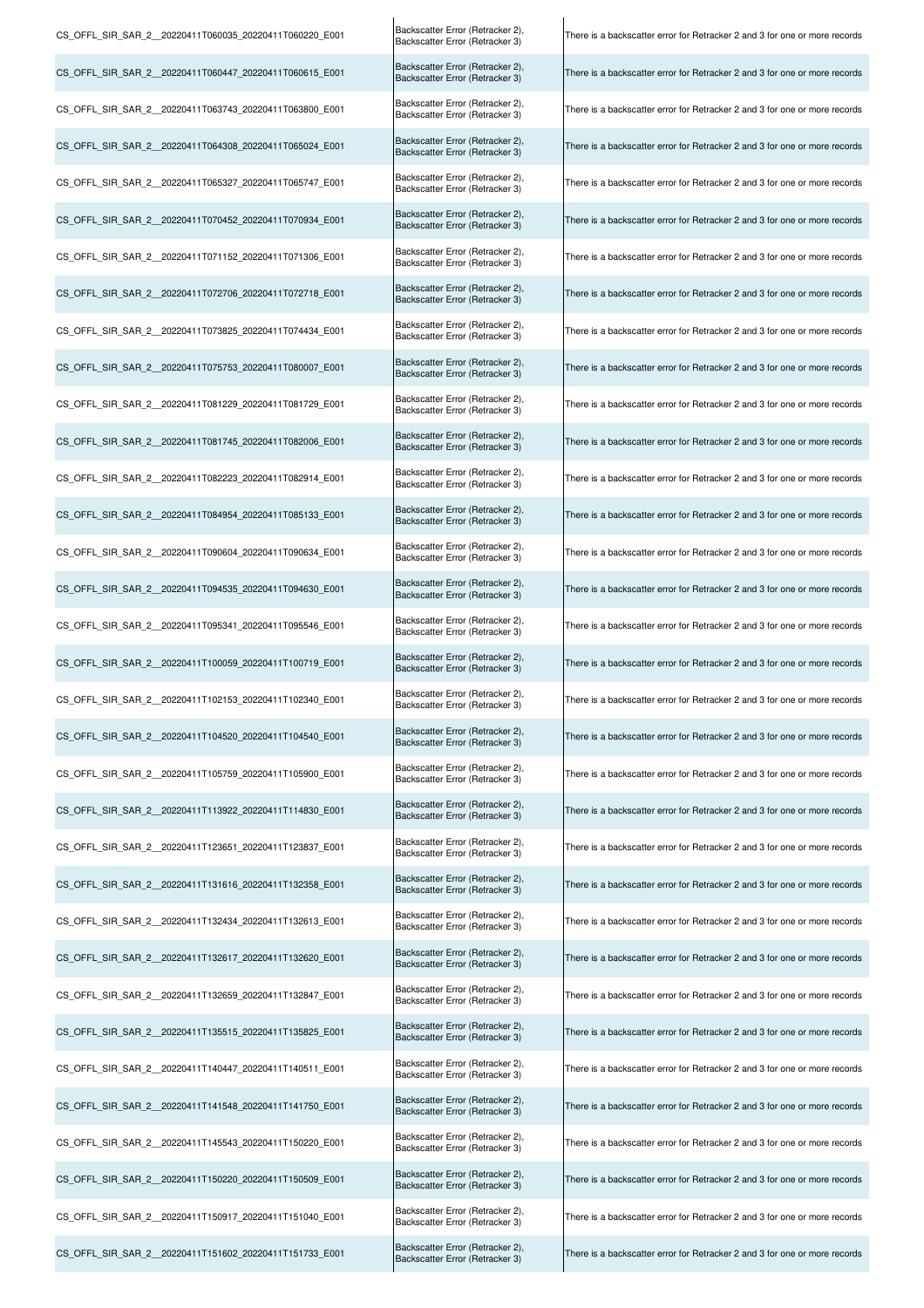| CS_OFFL_SIR_SAR_2_20220411T153032_20220411T153327_E001  | Backscatter Error (Retracker 2),<br>Backscatter Error (Retracker 3) | There is a backscatter error for Retracker 2 and 3 for one or more records |
|---------------------------------------------------------|---------------------------------------------------------------------|----------------------------------------------------------------------------|
| CS OFFL SIR SAR 2 20220411T154404 20220411T154444 E001  | Backscatter Error (Retracker 2),<br>Backscatter Error (Retracker 3) | There is a backscatter error for Retracker 2 and 3 for one or more records |
| CS OFFL SIR SAR 2 20220411T155429 20220411T155727 E001  | Backscatter Error (Retracker 2),<br>Backscatter Error (Retracker 3) | There is a backscatter error for Retracker 2 and 3 for one or more records |
| CS_OFFL_SIR_SAR_2_20220411T161940_20220411T162225_E001  | Backscatter Error (Retracker 2),<br>Backscatter Error (Retracker 3) | There is a backscatter error for Retracker 2 and 3 for one or more records |
| CS_OFFL_SIR_SAR_2__20220411T163154_20220411T163315_E001 | Backscatter Error (Retracker 2),<br>Backscatter Error (Retracker 3) | There is a backscatter error for Retracker 2 and 3 for one or more records |
| CS_OFFL_SIR_SAR_2_20220411T163403_20220411T164119_E001  | Backscatter Error (Retracker 2),<br>Backscatter Error (Retracker 3) | There is a backscatter error for Retracker 2 and 3 for one or more records |
| CS_OFFL_SIR_SAR_2__20220411T164120_20220411T164315_E001 | Backscatter Error (Retracker 2),<br>Backscatter Error (Retracker 3) | There is a backscatter error for Retracker 2 and 3 for one or more records |
| CS_OFFL_SIR_SAR_2_20220411T164741_20220411T165148_E001  | Backscatter Error (Retracker 2),<br>Backscatter Error (Retracker 3) | There is a backscatter error for Retracker 2 and 3 for one or more records |
| CS OFFL SIR SAR 2 20220411T165152 20220411T165313 E001  | Backscatter Error (Retracker 2),<br>Backscatter Error (Retracker 3) | There is a backscatter error for Retracker 2 and 3 for one or more records |
| CS_OFFL_SIR_SAR_2_20220411T165454_20220411T165525_E001  | Backscatter Error (Retracker 2),<br>Backscatter Error (Retracker 3) | There is a backscatter error for Retracker 2 and 3 for one or more records |
| CS_OFFL_SIR_SAR_2_20220411T170831_20220411T171019_E001  | Backscatter Error (Retracker 2),<br>Backscatter Error (Retracker 3) | There is a backscatter error for Retracker 2 and 3 for one or more records |
| CS OFFL SIR SAR 2 20220411T172250 20220411T172439 E001  | Backscatter Error (Retracker 2),<br>Backscatter Error (Retracker 3) | There is a backscatter error for Retracker 2 and 3 for one or more records |
| CS OFFL SIR SAR 2 20220411T173414 20220411T173415 E001  | Backscatter Error (Retracker 2),<br>Backscatter Error (Retracker 3) | There is a backscatter error for Retracker 2 and 3 for one or more records |
| CS_OFFL_SIR_SAR_2_20220411T173531_20220411T173719_E001  | Backscatter Error (Retracker 2),<br>Backscatter Error (Retracker 3) | There is a backscatter error for Retracker 2 and 3 for one or more records |
| CS OFFL SIR SAR 2 20220411T180707 20220411T180815 E001  | Backscatter Error (Retracker 2),<br>Backscatter Error (Retracker 3) | There is a backscatter error for Retracker 2 and 3 for one or more records |
| CS_OFFL_SIR_SAR_2_20220411T180950_20220411T181147_E001  | Backscatter Error (Retracker 2),<br>Backscatter Error (Retracker 3) | There is a backscatter error for Retracker 2 and 3 for one or more records |
| CS_OFFL_SIR_SAR_2_20220411T181408_20220411T181523_E001  | Backscatter Error (Retracker 2),<br>Backscatter Error (Retracker 3) | There is a backscatter error for Retracker 2 and 3 for one or more records |
| CS_OFFL_SIR_SAR_2_20220411T181539_20220411T182017_E001  | Backscatter Error (Retracker 2),<br>Backscatter Error (Retracker 3) | There is a backscatter error for Retracker 2 and 3 for one or more records |
| CS_OFFL_SIR_SAR_2_20220411T182017_20220411T182133_E001  | Backscatter Error (Retracker 2),<br>Backscatter Error (Retracker 3) | There is a backscatter error for Retracker 2 and 3 for one or more records |
| CS OFFL SIR SAR 2 20220411T182515 20220411T182604 E001  | Backscatter Error (Retracker 2),<br>Backscatter Error (Retracker 3) | There is a backscatter error for Retracker 2 and 3 for one or more records |
| CS OFFL SIR SAR 2 20220411T183333 20220411T183345 E001  | Backscatter Error (Retracker 2),<br>Backscatter Error (Retracker 3) | There is a backscatter error for Retracker 2 and 3 for one or more records |
| CS OFFL SIR SAR 2 20220411T185803 20220411T190506 E001  | Backscatter Error (Retracker 2),<br>Backscatter Error (Retracker 3) | There is a backscatter error for Retracker 2 and 3 for one or more records |
| CS_OFFL_SIR_SAR_2_20220411T191602_20220411T191625_E001  | Backscatter Error (Retracker 2),<br>Backscatter Error (Retracker 3) | There is a backscatter error for Retracker 2 and 3 for one or more records |
| CS_OFFL_SIR_SAR_2_20220411T192012_20220411T192055_E001  | Backscatter Error (Retracker 2),<br>Backscatter Error (Retracker 3) | There is a backscatter error for Retracker 2 and 3 for one or more records |
| CS_OFFL_SIR_SAR_2_20220411T195346_20220411T195856_E001  | Backscatter Error (Retracker 2),<br>Backscatter Error (Retracker 3) | There is a backscatter error for Retracker 2 and 3 for one or more records |
| CS OFFL SIR SAR 2 20220411T195856 20220411T200017 E001  | Backscatter Error (Retracker 2),<br>Backscatter Error (Retracker 3) | There is a backscatter error for Retracker 2 and 3 for one or more records |
| CS OFFL SIR SAR 2 20220411T200900 20220411T201033 E001  | Backscatter Error (Retracker 2),<br>Backscatter Error (Retracker 3) | There is a backscatter error for Retracker 2 and 3 for one or more records |
| CS OFFL SIR SAR 2 20220411T203427 20220411T203851 E001  | Backscatter Error (Retracker 2),<br>Backscatter Error (Retracker 3) | There is a backscatter error for Retracker 2 and 3 for one or more records |
| CS OFFL SIR SAR 2 20220411T205523 20220411T205542 E001  | Backscatter Error (Retracker 2),<br>Backscatter Error (Retracker 3) | There is a backscatter error for Retracker 2 and 3 for one or more records |
| CS_OFFL_SIR_SAR_2_20220411T211029_20220411T211208_E001  | Backscatter Error (Retracker 2),<br>Backscatter Error (Retracker 3) | There is a backscatter error for Retracker 2 and 3 for one or more records |
| CS_OFFL_SIR_SAR_2__20220411T211452_20220411T211603_E001 | Backscatter Error (Retracker 2),<br>Backscatter Error (Retracker 3) | There is a backscatter error for Retracker 2 and 3 for one or more records |
| CS_OFFL_SIR_SAR_2_20220411T211603_20220411T211918_E001  | Backscatter Error (Retracker 2),<br>Backscatter Error (Retracker 3) | There is a backscatter error for Retracker 2 and 3 for one or more records |
| CS OFFL SIR SAR 2 20220411T213343 20220411T213503 E001  | Backscatter Error (Retracker 2),<br>Backscatter Error (Retracker 3) | There is a backscatter error for Retracker 2 and 3 for one or more records |
| CS_OFFL_SIR_SAR_2_20220411T213530_20220411T213949_E001  | Backscatter Error (Retracker 2),<br>Backscatter Error (Retracker 3) | There is a backscatter error for Retracker 2 and 3 for one or more records |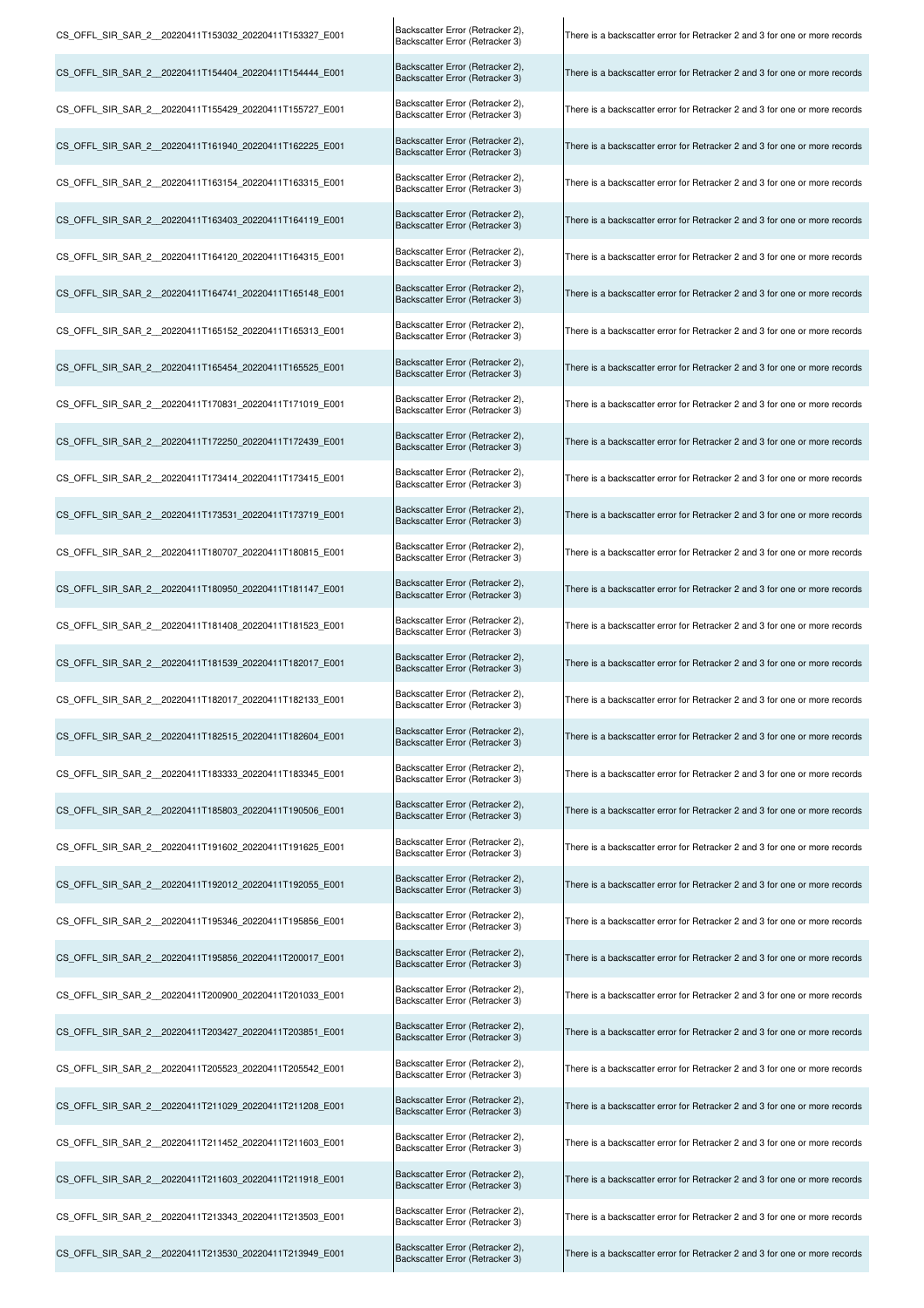| CS OFFL SIR SAR 2 20220411T214201 20220411T214254 E001  | Backscatter Error (Retracker 2),<br>Backscatter Error (Retracker 3)                                                             | There is a backscatter error for Retracker 2 and 3 for one or more records                                                                                                                                                     |
|---------------------------------------------------------|---------------------------------------------------------------------------------------------------------------------------------|--------------------------------------------------------------------------------------------------------------------------------------------------------------------------------------------------------------------------------|
| CS_OFFL_SIR_SAR_2_20220411T214522_20220411T214558_E001  | Backscatter Error (Retracker 2),<br>Backscatter Error (Retracker 3)                                                             | There is a backscatter error for Retracker 2 and 3 for one or more records                                                                                                                                                     |
| CS_OFFL_SIR_SAR_2_20220411T215448_20220411T215609_E001  | Backscatter Error (Retracker 2),<br>Backscatter Error (Retracker 3)                                                             | There is a backscatter error for Retracker 2 and 3 for one or more records                                                                                                                                                     |
| CS_OFFL_SIR_SAR_2_20220411T222133_20220411T222227_E001  | Backscatter Error (Retracker 2),<br>Backscatter Error (Retracker 3)                                                             | There is a backscatter error for Retracker 2 and 3 for one or more records                                                                                                                                                     |
| CS OFFL SIR SAR 2 20220411T223451 20220411T223515 E001  | Backscatter Error (Retracker 2),<br>Backscatter Error (Retracker 3)                                                             | There is a backscatter error for Retracker 2 and 3 for one or more records                                                                                                                                                     |
| CS OFFL SIR SAR 2 20220411T231124 20220411T231908 E001  | Backscatter Error (Retracker 2),<br>Backscatter Error (Retracker 3)                                                             | There is a backscatter error for Retracker 2 and 3 for one or more records                                                                                                                                                     |
| CS_OFFL_SIR_SIN_2_20220411T000336_20220411T000403_E001  | Backscatter Error (Retracker 2),<br>Backscatter Error (Retracker 3), SARIn )<br>track Angle Error, Surface model<br>unavailable | There is a backscatter error for Retracker 2 and 3, an ambiguous angle<br>was detected for SARIn mode, and no DEM or Slope Model was used for<br>the location for one or more records                                          |
| CS OFFL SIR SIN 2 20220411T000506 20220411T000529 E001  | Backscatter Error (Retracker 2),<br>Backscatter Error (Retracker 3), SARIn ><br>track Angle Error, Surface model<br>unavailable | There is a backscatter error for Retracker 2 and 3, an ambiguous angle<br>was detected for SARIn mode, and no DEM or Slope Model was used for<br>the location for one or more records                                          |
| CS_OFFL_SIR_SIN_2_20220411T001029_20220411T002213_E001  | Backscatter Error (Retracker 2),<br>Backscatter Error (Retracker 3), SARIn ><br>track Angle Error, Surface model<br>unavailable | There is a backscatter error for Retracker 2 and 3, an ambiguous angle<br>was detected for SARIn mode, and no DEM or Slope Model was used for<br>the location for one or more records                                          |
| CS OFFL SIR SIN 2 20220411T005253 20220411T005413 E001  | Backscatter Error (Retracker 2),<br>Backscatter Error (Retracker 3), SARIn ><br>track Angle Error                               | There is a backscatter error for Retracker 2 and 3 and an ambiguous angle<br>was detected for SARIn mode for one or more records                                                                                               |
| CS_OFFL_SIR_SIN_2_20220411T005510_20220411T005659_E001  | SARIn X-track Angle Error                                                                                                       | An ambiguous angle was detected for SARIn mode for one or more<br>records                                                                                                                                                      |
| CS_OFFL_SIR_SIN_2_20220411T010303_20220411T010426_E001  | Backscatter Error (Retracker 2),<br>Backscatter Error (Retracker 3), SARIn ><br>track Angle Error                               | There is a backscatter error for Retracker 2 and 3 and an ambiguous angle<br>was detected for SARIn mode for one or more records                                                                                               |
| CS OFFL SIR SIN_2 _20220411T015230_20220411T015619_E001 | Backscatter Error (Retracker 2),<br>Backscatter Error (Retracker 3), SARIn ><br>track Angle Error, Surface model<br>unavailable | There is a backscatter error for Retracker 2 and 3, an ambiguous angle<br>was detected for SARIn mode, and no DEM or Slope Model was used for<br>the location for one or more records                                          |
| CS_OFFL_SIR_SIN_2_20220411T023242_20220411T023609_E001  | Backscatter Error (Retracker 2),<br>Backscatter Error (Retracker 3), SARIn ><br>track Angle Error                               | There is a backscatter error for Retracker 2 and 3 and an ambiguous angle<br>was detected for SARIn mode for one or more records                                                                                               |
| CS_OFFL_SIR_SIN_2_20220411T024138_20220411T024254_E001  | Backscatter Error (Retracker 2),<br>Backscatter Error (Retracker 3), SARIn ><br>track Angle Error                               | There is a backscatter error for Retracker 2 and 3 and an ambiguous angle<br>was detected for SARIn mode for one or more records                                                                                               |
| CS OFFL SIR SIN 2 20220411T031919 20220411T032005 E001  | Backscatter Error (Retracker 2),<br>Backscatter Error (Retracker 3), SARIn ><br>track Angle Error, Surface model<br>unavailable | There is a backscatter error for Retracker 2 and 3, an ambiguous angle<br>was detected for SARIn mode, and no DEM or Slope Model was used for<br>the location for one or more records                                          |
| CS OFFL SIR SIN 2 20220411T032010 20220411T032024 E001  | Backscatter Error (Retracker 2),<br>Backscatter Error (Retracker 3)                                                             | There is a backscatter error for Retracker 2 and 3 for one or more records                                                                                                                                                     |
| CS OFFL SIR SIN 2 20220411T033125 20220411T033351 E001  | track Angle Error, Surface model<br>unavailable                                                                                 | Backscatter Error (Retracker 3), SARIn X There is a backscatter error for Retracker 2 and 3, an ambiguous angle<br>was detected for SARIn mode, and no DEM or Slope Model was used for<br>the location for one or more records |
| CS OFFL SIR SIN 2 20220411T033423 20220411T033512 E001  | Backscatter Error (Retracker 2),<br>Backscatter Error (Retracker 3)                                                             | There is a backscatter error for Retracker 2 and 3 for one or more records                                                                                                                                                     |
| CS OFFL SIR SIN 2 20220411T041149 20220411T041510 E001  | Backscatter Error (Retracker 2),<br>Backscatter Error (Retracker 3), SARIn ><br>track Angle Error                               | There is a backscatter error for Retracker 2 and 3 and an ambiguous angle<br>was detected for SARIn mode for one or more records                                                                                               |
| CS_OFFL_SIR_SIN_2_20220411T042027_20220411T042150_E001  | Backscatter Error (Retracker 2),<br>Backscatter Error (Retracker 3), SARIn X<br>track Angle Error                               | There is a backscatter error for Retracker 2 and 3 and an ambiguous angle<br>was detected for SARIn mode for one or more records                                                                                               |
| CS_OFFL_SIR_SIN_2_20220411T044206_20220411T044533_E001  | Backscatter Error (Retracker 2),<br>Backscatter Error (Retracker 3)                                                             | There is a backscatter error for Retracker 2 and 3 for one or more records                                                                                                                                                     |
| CS OFFL SIR SIN 2 20220411T050147 20220411T050404 E001  | Backscatter Error (Retracker 2),<br>Backscatter Error (Retracker 3), SARIn X<br>track Angle Error                               | There is a backscatter error for Retracker 2 and 3 and an ambiguous angle<br>was detected for SARIn mode for one or more records                                                                                               |
| CS OFFL SIR SIN 2 20220411T054855 20220411T055040 E001  | Backscatter Error (Retracker 2),<br>Backscatter Error (Retracker 3), SARIn X<br>track Angle Error                               | There is a backscatter error for Retracker 2 and 3 and an ambiguous angle<br>was detected for SARIn mode for one or more records                                                                                               |
| CS OFFL SIR SIN 2 20220411T055923 20220411T060035 E001  | Backscatter Error (Retracker 2),<br>Backscatter Error (Retracker 3), SARIn X<br>track Angle Error                               | There is a backscatter error for Retracker 2 and 3 and an ambiguous angle<br>was detected for SARIn mode for one or more records                                                                                               |
| CS OFFL SIR SIN 2 20220411T063801 20220411T063907 E001  | Backscatter Error (Retracker 2),<br>Backscatter Error (Retracker 3), SARIn ><br>track Angle Error                               | There is a backscatter error for Retracker 2 and 3 and an ambiguous angle<br>was detected for SARIn mode for one or more records                                                                                               |
| CS OFFL SIR SIN 2 20220411T064202 20220411T064307 E001  | Backscatter Error (Retracker 2),<br>Backscatter Error (Retracker 3), SARIn ><br>track Angle Error                               | There is a backscatter error for Retracker 2 and 3 and an ambiguous angle<br>was detected for SARIn mode for one or more records                                                                                               |
| CS OFFL SIR SIN_2 _20220411T072718_20220411T072855_E001 | Backscatter Error (Retracker 2),<br>Backscatter Error (Retracker 3), SARIn ><br>track Angle Error                               | There is a backscatter error for Retracker 2 and 3 and an ambiguous angle<br>was detected for SARIn mode for one or more records                                                                                               |
| CS OFFL SIR SIN 2 20220411T073626 20220411T073825 E001  | Backscatter Error (Retracker 2),<br>Backscatter Error (Retracker 3), SARIn ><br>track Angle Error                               | There is a backscatter error for Retracker 2 and 3 and an ambiguous angle<br>was detected for SARIn mode for one or more records                                                                                               |
| CS_OFFL_SIR_SIN_2_20220411T081729_20220411T081738_E001  | Backscatter Error (Retracker 2),<br>Backscatter Error (Retracker 3)                                                             | There is a backscatter error for Retracker 2 and 3 for one or more records                                                                                                                                                     |
| CS_OFFL_SIR_SIN_2_20220411T081738_20220411T081745_E001  | Backscatter Error (Retracker 2),<br>Backscatter Error (Retracker 3)                                                             | There is a backscatter error for Retracker 2 and 3 for one or more records                                                                                                                                                     |
| CS_OFFL_SIR_SIN_2_20220411T082007_20220411T082222_E001  | Backscatter Error (Retracker 2),<br>Backscatter Error (Retracker 3), SARIn ><br>track Angle Error, Surface model<br>unavailable | There is a backscatter error for Retracker 2 and 3, an ambiguous angle<br>was detected for SARIn mode, and no DEM or Slope Model was used for<br>the location for one or more records                                          |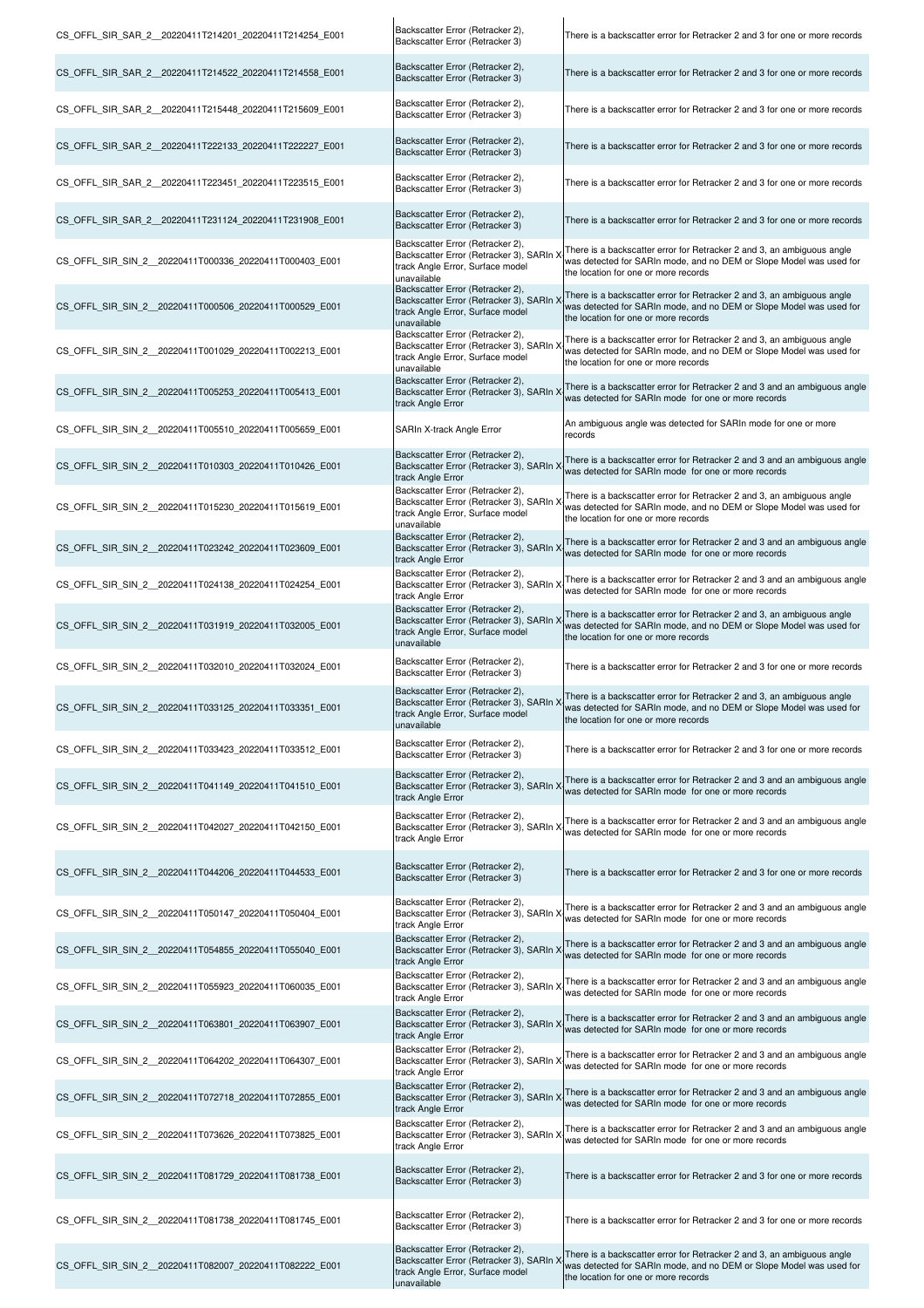| CS_OFFL_SIR_SIN_2_20220411T083630_20220411T083931_E001  | Backscatter Error (Retracker 2),<br>Backscatter Error (Retracker 3), SARIn ><br>track Angle Error, Surface model<br>unavailable | There is a backscatter error for Retracker 2 and 3, an ambiguous angle<br>was detected for SARIn mode, and no DEM or Slope Model was used for<br>the location for one or more records |
|---------------------------------------------------------|---------------------------------------------------------------------------------------------------------------------------------|---------------------------------------------------------------------------------------------------------------------------------------------------------------------------------------|
| CS OFFL SIR SIN 2 20220411T090634 20220411T090822 E001  | Backscatter Error (Retracker 2),<br>Backscatter Error (Retracker 3), SARIn ><br>track Angle Error                               | There is a backscatter error for Retracker 2 and 3 and an ambiguous angle<br>was detected for SARIn mode for one or more records                                                      |
| CS_OFFL_SIR_SIN_2_20220411T091503_20220411T092157_E001  | Backscatter Error (Retracker 2),<br>Backscatter Error (Retracker 3), SARIn X<br>track Angle Error                               | There is a backscatter error for Retracker 2 and 3 and an ambiguous angle<br>was detected for SARIn mode for one or more records                                                      |
| CS OFFL SIR SIN 2 20220411T092301 20220411T092429 E001  | Backscatter Error (Retracker 2),<br>Backscatter Error (Retracker 3), SARIn X<br>track Angle Error, Surface model<br>unavailable | There is a backscatter error for Retracker 2 and 3, an ambiguous angle<br>was detected for SARIn mode, and no DEM or Slope Model was used for<br>the location for one or more records |
| CS_OFFL_SIR_SIN_2_20220411T092547_20220411T092821_E001  | SARIn X-track Angle Error, Surface<br>model unavailable                                                                         | An ambiguous angle was detected for SARIn mode and no DEM or Slope<br>Model was used for one or more records                                                                          |
| CS OFFL SIR SIN 2 20220411T093422 20220411T093856 E001  | Backscatter Error (Retracker 2),<br>Backscatter Error (Retracker 3), SARIn ><br>track Angle Error, Surface model<br>unavailable | There is a backscatter error for Retracker 2 and 3, an ambiguous angle<br>was detected for SARIn mode, and no DEM or Slope Model was used for<br>the location for one or more records |
| CS OFFL SIR SIN 2 20220411T094347 20220411T094509 E001  | Backscatter Error (Retracker 2),<br>Backscatter Error (Retracker 3)                                                             | There is a backscatter error for Retracker 2 and 3 for one or more records                                                                                                            |
| CS_OFFL_SIR_SIN_2_20220411T095546_20220411T100058_E001  | Backscatter Error (Retracker 2),<br>Backscatter Error (Retracker 3), SARIn ><br>track Angle Error, Surface model<br>unavailable | There is a backscatter error for Retracker 2 and 3, an ambiguous angle<br>was detected for SARIn mode, and no DEM or Slope Model was used for<br>the location for one or more records |
| CS_OFFL_SIR_SIN_2_20220411T101650_20220411T102048_E001  | SARIn X-track Angle Error, Surface<br>model unavailable                                                                         | An ambiguous angle was detected for SARIn mode and no DEM or Slope<br>Model was used for one or more records                                                                          |
| CS_OFFL_SIR_SIN_2_20220411T104541_20220411T104848_E001  | Backscatter Error (Retracker 2),<br>Backscatter Error (Retracker 3), SARIn ><br>track Angle Error                               | There is a backscatter error for Retracker 2 and 3 and an ambiguous angle<br>was detected for SARIn mode for one or more records                                                      |
| CS OFFL SIR SIN 2 20220411T105257 20220411T105303 E001  | SARIn X-track Angle Error                                                                                                       | An ambiguous angle was detected for SARIn mode for one or more<br>records                                                                                                             |
| CS_OFFL_SIR_SIN_2_20220411T105533_20220411T105758_E001  | Backscatter Error (Retracker 2),<br>Backscatter Error (Retracker 3), SARIn ><br>track Angle Error                               | There is a backscatter error for Retracker 2 and 3 and an ambiguous angle<br>was detected for SARIn mode for one or more records                                                      |
| CS_OFFL_SIR_SIN_2__20220411T113518_20220411T113812_E001 | Backscatter Error (Retracker 2),<br>Backscatter Error (Retracker 3), SARIn ><br>track Angle Error, Surface model<br>unavailable | There is a backscatter error for Retracker 2 and 3, an ambiguous angle<br>was detected for SARIn mode, and no DEM or Slope Model was used for<br>the location for one or more records |
| CS_OFFL_SIR_SIN_2_20220411T113812_20220411T113922_E001  | Backscatter Error (Retracker 2),<br>Backscatter Error (Retracker 3), SARIn ><br>track Angle Error, Surface model<br>unavailable | There is a backscatter error for Retracker 2 and 3, an ambiguous angle<br>was detected for SARIn mode, and no DEM or Slope Model was used for<br>the location for one or more records |
| CS_OFFL_SIR_SIN_2_20220411T115528_20220411T115713_E001  | SARIn X-track Angle Error, Surface<br>model unavailable                                                                         | An ambiguous angle was detected for SARIn mode and no DEM or Slope<br>Model was used for one or more records                                                                          |
| CS OFFL SIR SIN 2 20220411T122512 20220411T122634 E001  | Backscatter Error (Retracker 2),<br>Backscatter Error (Retracker 3), SARIn ><br>track Angle Error                               | There is a backscatter error for Retracker 2 and 3 and an ambiguous angle<br>was detected for SARIn mode for one or more records                                                      |
| CS OFFL SIR SIN 2 20220411T123157 20220411T123203 E001  | SARIn X-track Angle Error                                                                                                       | An ambiguous angle was detected for SARIn mode for one or more<br>records                                                                                                             |
| CS OFFL SIR SIN 2 20220411T123529 20220411T123651 E001  | Backscatter Error (Retracker 2),<br>Backscatter Error (Retracker 3), SARIn ><br>track Angle Error                               | There is a backscatter error for Retracker 2 and 3 and an ambiguous angle<br>was detected for SARIn mode for one or more records                                                      |
| CS_OFFL_SIR_SIN_2_20220411T131143_20220411T131615_E001  | Backscatter Error (Retracker 2),<br>Backscatter Error (Retracker 3), SARIn ><br>track Angle Error, Surface model<br>unavailable | There is a backscatter error for Retracker 2 and 3, an ambiguous angle<br>was detected for SARIn mode, and no DEM or Slope Model was used for<br>the location for one or more records |
| CS_OFFL_SIR_SIN_2_20220411T132358_20220411T132434_E001  | Backscatter Error (Retracker 2),<br>Backscatter Error (Retracker 3), SARIn ><br>track Angle Error, Surface model<br>unavailable | There is a backscatter error for Retracker 2 and 3, an ambiguous angle<br>was detected for SARIn mode, and no DEM or Slope Model was used for<br>the location for one or more records |
| CS OFFL SIR SIN 2 20220411T132613 20220411T132617 E001  | Backscatter Error (Retracker 2),<br>Backscatter Error (Retracker 3),<br><b>Calibration Warning</b>                              | #N/A                                                                                                                                                                                  |
| CS OFFL SIR SIN 2 20220411T132620 20220411T132659 E001  | Backscatter Error (Retracker 2),<br>Backscatter Error (Retracker 3), SARIn ><br>track Angle Error, Surface model<br>unavailable | There is a backscatter error for Retracker 2 and 3, an ambiguous angle<br>was detected for SARIn mode, and no DEM or Slope Model was used for<br>the location for one or more records |
| CS_OFFL_SIR_SIN_2_20220411T140511_20220411T140636_E001  | Backscatter Error (Retracker 2),<br>Backscatter Error (Retracker 3), SARIn X<br>track Angle Error                               | There is a backscatter error for Retracker 2 and 3 and an ambiguous angle<br>was detected for SARIn mode for one or more records                                                      |
| CS_OFFL_SIR_SIN_2_20220411T141436_20220411T141548_E001  | Backscatter Error (Retracker 2),<br>Backscatter Error (Retracker 3), SARIn X<br>track Angle Error                               | There is a backscatter error for Retracker 2 and 3 and an ambiguous angle<br>was detected for SARIn mode for one or more records                                                      |
| CS OFFL SIR SIN 2 20220411T145146 20220411T145304 E001  | Backscatter Error (Retracker 2),<br>Backscatter Error (Retracker 3), SARIn X<br>track Angle Error, Surface model<br>unavailable | There is a backscatter error for Retracker 2 and 3, an ambiguous angle<br>was detected for SARIn mode, and no DEM or Slope Model was used for<br>the location for one or more records |
| CS_OFFL_SIR_SIN_2_20220411T145400_20220411T145543_E001  | Backscatter Error (Retracker 2),<br>Backscatter Error (Retracker 3)                                                             | There is a backscatter error for Retracker 2 and 3 for one or more records                                                                                                            |
| CS OFFL SIR SIN 2 20220411T150611 20220411T150641 E001  | Backscatter Error (Retracker 2),<br>Backscatter Error (Retracker 3)                                                             | There is a backscatter error for Retracker 2 and 3 for one or more records                                                                                                            |
| CS_OFFL_SIR_SIN_2_20220411T150754_20220411T150917_E001  | Backscatter Error (Retracker 2),<br>Backscatter Error (Retracker 3)                                                             | There is a backscatter error for Retracker 2 and 3 for one or more records                                                                                                            |
| CS_OFFL_SIR_SIN_2_20220411T151436_20220411T151601_E001  | Backscatter Error (Retracker 2),<br>Backscatter Error (Retracker 3)                                                             | There is a backscatter error for Retracker 2 and 3 for one or more records                                                                                                            |
| CS_OFFL_SIR_SIN_2_20220411T154444_20220411T154610_E001  | Backscatter Error (Retracker 2),<br>Backscatter Error (Retracker 3), SARIn X<br>track Angle Error                               | There is a backscatter error for Retracker 2 and 3 and an ambiguous angle<br>was detected for SARIn mode for one or more records                                                      |
| CS_OFFL_SIR_SIN_2_20220411T155125_20220411T155429_E001  | Backscatter Error (Retracker 2),<br>Backscatter Error (Retracker 3), SARIn ><br>track Angle Error                               | There is a backscatter error for Retracker 2 and 3 and an ambiguous angle<br>was detected for SARIn mode for one or more records                                                      |